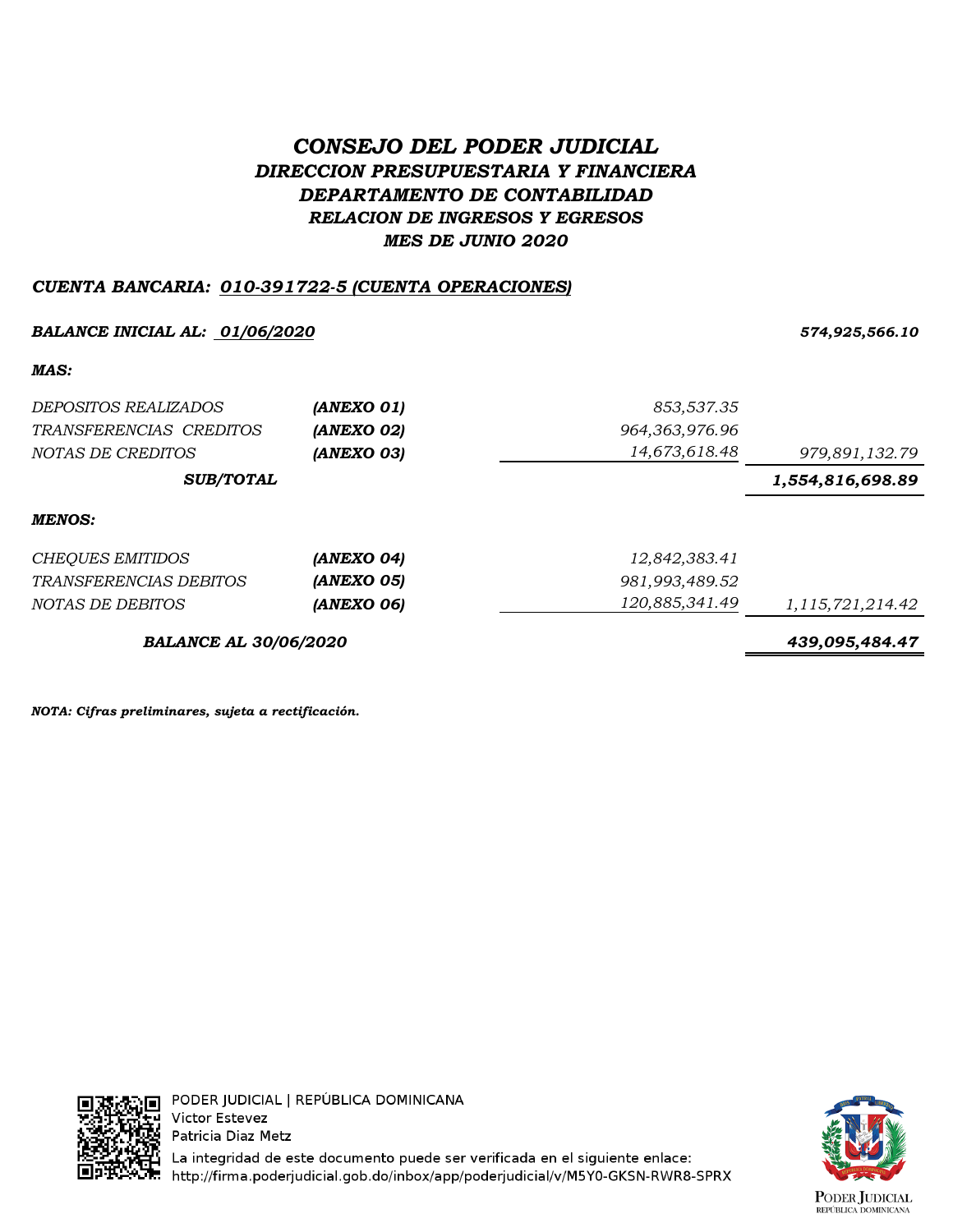# *CONSEJO DEL PODER JUDICIAL DIRECCION PRESUPUESTARIA Y FINANCIERA DEPARTAMENTO DE CONTABILIDAD RELACION DE INGRESOS Y EGRESOS MES DE JUNIO 2020*

#### *ANEXO 01*

#### *MES DE JUNIO 2020 RELACION DE DEPOSITOS*

| <i>FECHA</i>      | NUM.  | DESCRIPCION                                          | <b>VALOR RD\$</b> |
|-------------------|-------|------------------------------------------------------|-------------------|
| 04/06/2020        | 12536 | FOTOCOPIAS P. J. BARAHONA                            | 366.00            |
| 04/06/2020        | 12537 | DESC. SEGURO MEDICO Y DIETA A EX-EMPLS.              | 19,529.64         |
| 04/06/2020        | 12538 | DESC. SEGURO MEDICO PLATINUM                         | 99,346.00         |
| <i>04/06/2020</i> | 12539 | DESC. SEGURO MEDICO MARZO, ABRIL Y MAYO/2020.        | 647,920.00        |
| 04/06/2020        | 12540 | RETENCION IMPUESTOS POR TRABAJOS EN ESTA INSTITUCION | 475.00            |
| <i>04/06/2020</i> | 12541 | RENTA CAFETERIA EDIFICIO SCJ., CORRESP. MARZO/2020.  | 60,000.00         |
| 08/06/2020        | 12542 | RETENCION IMPUESTOS TRABAJOS DEPTO. ADMVO. SFM.      | 135.00            |
| 23/06/2020        | 12543 | REPOSICION CARNET POR DETERIORO, FACT. NO.16177.     | 100.00            |
| <i>23/06/2020</i> | 12544 | RETENCION IMPUESTOS TRABAJOS DEPTO. ADMVO. SFM.      | 150.00            |
| <i>26/06/2020</i> | 12545 | REPOSICION CARNET EXTRAVIADO.                        | 100.00            |
| 26/06/2020        | 12546 | RETENCION IMPUESTOS POR TRABAJOS EN ESTA INSTITUCION | 2,442.50          |
| 26/06/2020        | 12547 | SOBRANTE ARQUEO FONDO VIATICOS Y DIETAS NACIONALES   | 151.00            |
| <i>26/06/2020</i> | 12548 | DESC. SEGURO MEDICO A EMPLEADOS                      | 12,352.21         |
| 29/06/2020        | 12549 | FOTOCOPIAS P. J. SAN FRANCISCO DE MACORIS            | 370.00            |
| 30/06/2020        | 12550 | REPOSICION CARNET EXTRAVIADO.                        | 100.00            |
| <i>30/06/2020</i> | 12551 | REEMB. BONO ESCOLAR NO CORRESP. A LEONARDA CASTILLO  | 10,000.00         |
|                   |       | <b>TOTAL RDS</b>                                     | 853,537.35        |

#### *ANEXO 02*

### *RELACION DE TRANSFERENCIAS CREDITOS MES DE JUNIO 2020*

| <i>FECHA</i>      | NUM. | <b>DESCRIPCION</b>                                        | <b>VALOR RD\$</b> |
|-------------------|------|-----------------------------------------------------------|-------------------|
| <i>02/06/2020</i> | 968  | PROGRAMA DE CONSOLIDACION DE LA JURISDICCION INMOBILIARIA | 275,000,000.00    |
| <i>04/06/2020</i> | 969  | PROGRAMA DE CONSOLIDACION DE LA JURISDICCION INMOBILIARIA | 173,000.00        |
| <i>04/06/2020</i> | 970  | PROGRAMA DE CONSOLIDACION DE LA JURISDICCION INMOBILIARIA | 854,000.00        |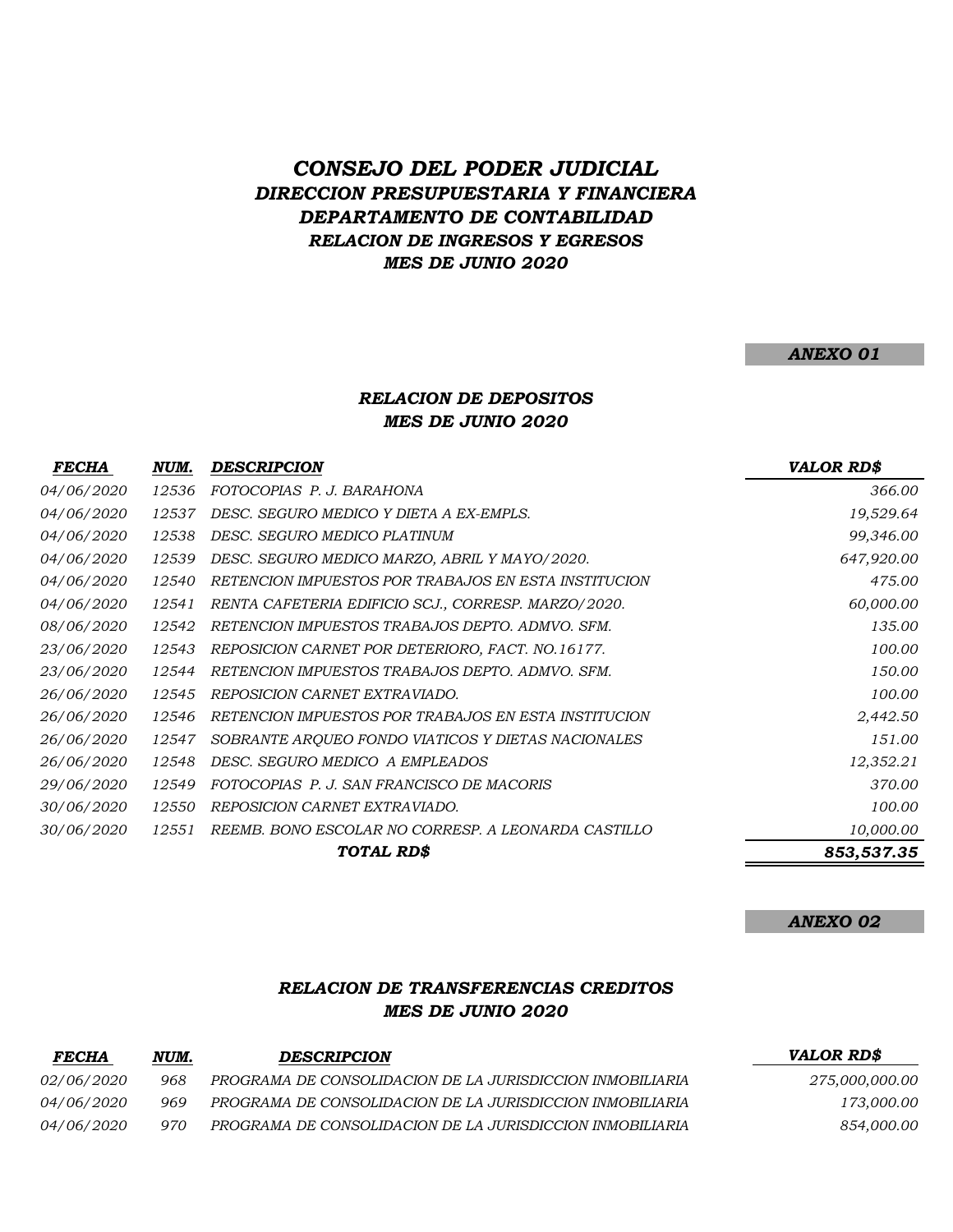|                   |     | TOTAL RD\$                                                | 964,363,976.96   |
|-------------------|-----|-----------------------------------------------------------|------------------|
| <i>30/06/2020</i> | 985 | PROCURADURIA GENERAL DE LA REPUBLICA DOMINICANA           | 50,000.00        |
| <i>29/06/2020</i> | 984 | CONSEJO DEL PODER JUDICIAL                                | 10,000.00        |
| 26/06/2020        | 983 | CONSEJO DEL PODER JUDICIAL                                | 80,000.00        |
| 26/06/2020        | 982 | CONSEJO DEL PODER JUDICIAL                                | 4,410,082.52     |
| 26/06/2020        | 981 | PROGRAMA DE CONSOLIDACION DE LA JURISDICCION INMOBILIARIA | 349,295.74       |
| 26/06/2020        | 980 | PROGRAMA DE CONSOLIDACION DE LA JURISDICCION INMOBILIARIA | 182,132.00       |
| 26/06/2020        | 979 | ESCUELA NACIONAL DE LA JUDICATURA                         | 20,055.00        |
| 19/06/2020        | 978 | PROCURADURIA GENERAL DE LA REPUBLICA DOMINICANA           | 69,840.00        |
| 19/06/2020        | 977 | PROCURADURIA GENERAL DE LA REPUBLICA DOMINICANA           | 149,795.00       |
| <i>19/06/2020</i> | 976 | CONSEJO DEL PODER JUDICIAL                                | 439,854,055.00   |
| <i>17/06/2020</i> | 975 | CONSEJO DEL PODER JUDICIAL                                | 86, 367, 762, 17 |
| <i>17/06/2020</i> | 974 | CONSEJO DEL PODER JUDICIAL                                | 75,019,342.00    |
| <i>17/06/2020</i> | 973 | CONSEJO DEL PODER JUDICIAL                                | 39,841,040.00    |
| 16/06/2020        | 972 | CONSEJO DEL PODER JUDICIAL                                | 39,800,620.58    |
| 16/06/2020        | 971 | FONDO DE PENSIONES Y JUBILACIONES                         | 2,132,956.95     |

### *ANEXO 03*

## *RELACION NOTAS DE CREDITOS MES DE JUNIO 2020*

| <b>FECHA</b> | NUM. | <b>DESCRIPCION</b>                         | <b>VALOR RD\$</b> |
|--------------|------|--------------------------------------------|-------------------|
| 03/06/2020   | 162  | **DOCUMENTO QUE ANULA AL DOC: CHQ 87534 ** | 13,839,751.84     |
| 01/06/2020   | 166  | **DOCUMENTO QUE ANULA AL DOC: CHQ 87901 ** | 223,758.25        |
| 01/06/2020   | 167  | **DOCUMENTO QUE ANULA AL DOC: CHQ 87812 ** | 62,178.70         |
| 01/06/2020   | 168  | **DOCUMENTO QUE ANULA AL DOC: CHQ 87836 ** | 5,225.00          |
| 01/06/2020   | 169  | **DOCUMENTO QUE ANULA AL DOC: CHQ 87837 ** | 5,685.75          |
| 01/06/2020   | 170  | **DOCUMENTO QUE ANULA AL DOC: CHQ 87896 ** | 6,650.00          |
| 01/06/2020   | 171  | **DOCUMENTO QUE ANULA AL DOC: CHQ 87504 ** | 4,725.00          |
| 01/06/2020   | 172  | **DOCUMENTO QUE ANULA AL DOC: CHQ 86103 ** | 15,560.49         |
| 26/06/2020   | 173  | **DOCUMENTO QUE ANULA AL DOC: CHQ 86619 ** | 4,355.56          |
| 26/06/2020   | 174  | **DOCUMENTO QUE ANULA AL DOC: CHQ 86850 ** | 731.50            |
| 26/06/2020   | 175  | **DOCUMENTO QUE ANULA AL DOC: CHQ 86917 ** | 997.50            |
| 26/06/2020   | 176  | **ANULACION DE DOCUMENTOS**                | 424,660.60        |
| 26/06/2020   | 177  | **ANULACION DE DOCUMENTOS**                | 5,656.33          |
| 26/06/2020   | 178  | **DOCUMENTO QUE ANULA AL DOC: CHQ 86743 ** | 6,982.50          |
| 26/06/2020   | 179  | **DOCUMENTO QUE ANULA AL DOC: CHQ 86976 ** | 6,982.50          |
| 26/06/2020   | 180  | **ANULACION DE DOCUMENTOS**                | 21,459.74         |
| 26/06/2020   | 181  | **DOCUMENTO QUE ANULA AL DOC: CHQ 86994 ** | 6,440.68          |
| 26/06/2020   | 182  | **DOCUMENTO QUE ANULA AL DOC: CHQ 87287 ** | 4,355.56          |
| 26/06/2020   | 183  | **DOCUMENTO QUE ANULA AL DOC: CHQ 87739 ** | 3,000.00          |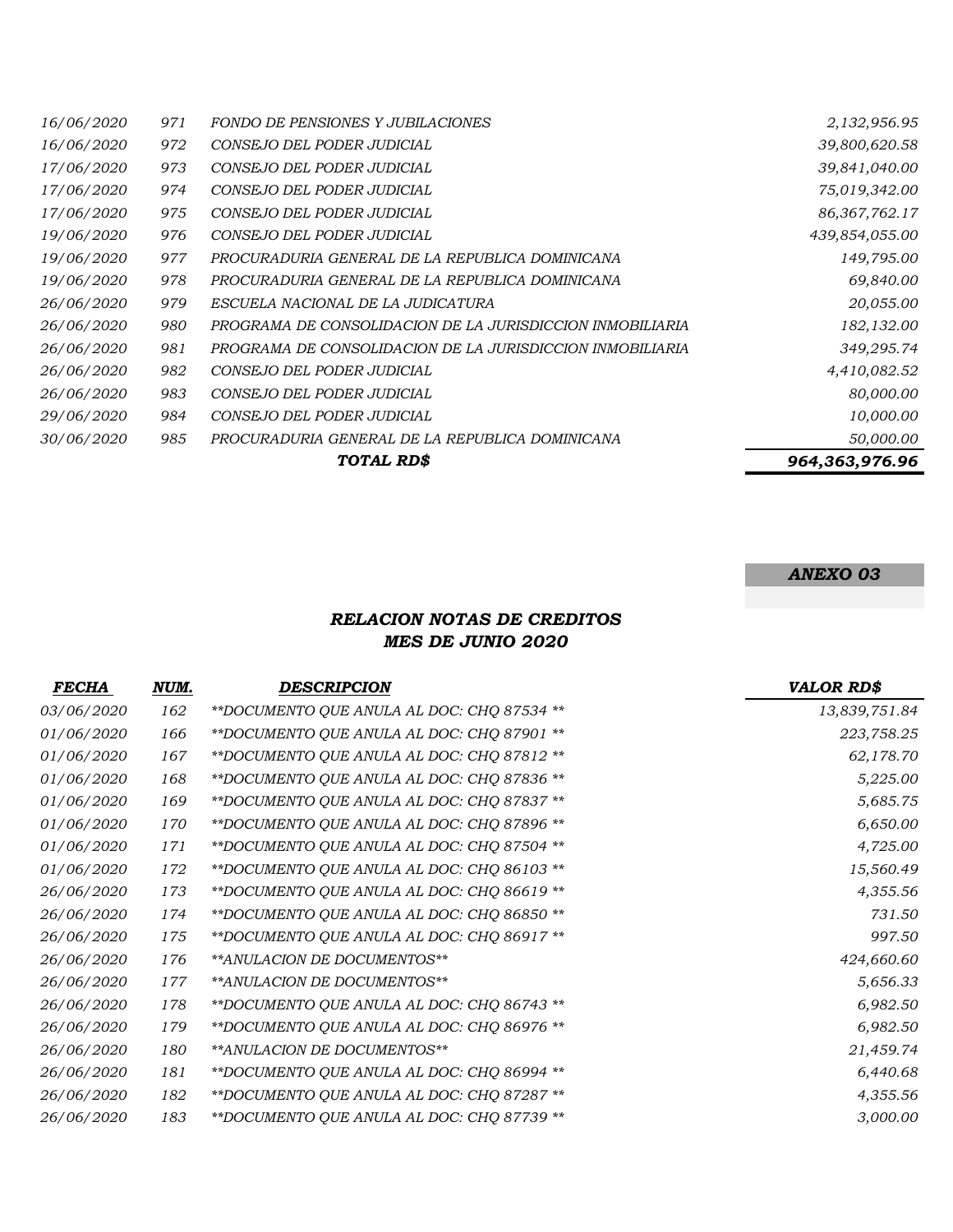|                   |     | TOTAL RD\$                                                  | 14,673,618.48 |
|-------------------|-----|-------------------------------------------------------------|---------------|
| 30/06/2020        | 196 | TRANFERENCIA NO IDENTIFICADA 178200005831565, EL 30/06/2020 | 2,482.48      |
| <i>30/06/2020</i> | 195 | **DOCUMENTO OUE ANULA AL DOC: CHO 86904 **                  | 598.50        |
| <i>30/06/2020</i> | 194 | **DOCUMENTO OUE ANULA AL DOC: CHO 86890 **                  | 1,396.50      |
| <i>30/06/2020</i> | 193 | **DOCUMENTO QUE ANULA AL DOC: CHQ 86854 **                  | 133.00        |
| <i>30/06/2020</i> | 192 | **DOCUMENTO QUE ANULA AL DOC: CHQ 86847 **                  | 133.00        |
| 30/06/2020        | 191 | **DOCUMENTO OUE ANULA AL DOC: CHO 86740 **                  | 3,501.00      |
| <i>30/06/2020</i> | 190 | **DOCUMENTO OUE ANULA AL DOC: CHO 86337 **                  | 1,000.00      |
| 30/06/2020        | 189 | **DOCUMENTO OUE ANULA AL DOC: CHO 86332 **                  | 133.00        |
| 30/06/2020        | 188 | **DOCUMENTO OUE ANULA AL DOC: CHO 86305 **                  | 598.50        |
| 30/06/2020        | 187 | **DOCUMENTO OUE ANULA AL DOC: CHO 86681 **                  | 6,000.00      |
| <i>30/06/2020</i> | 186 | **DOCUMENTO OUE ANULA AL DOC: CHO 86190 **                  | 6,000.00      |
| <i>30/06/2020</i> | 185 | DEPOSITO SIN IDENTIFICAR EN FECHA 01-06-2020                | 1,485.00      |
| 26/06/2020        | 184 | **DOCUMENTO QUE ANULA AL DOC: CHQ 87956 **                  | 1,000.00      |

### *RELACION DE CHEQUES EMITIDOS MES DE JUNIO 2020*

*ANEXO 04*

| <i>FECHA</i> | NUM.  | <b>BENEFICIARIO</b>                          | <b>VALOR RDS</b> |
|--------------|-------|----------------------------------------------|------------------|
| 02/06/2020   | 88053 | <b>ANULADO</b>                               |                  |
| 02/06/2020   | 88054 | <b>ANULADO</b>                               |                  |
| 02/06/2020   | 88055 | <b>IVAN J. RODRIGUEZ ALONZO</b>              | 11,220.16        |
| 02/06/2020   | 88056 | BREIDIS L. DE LA PAZ NIN                     | 309,775.00       |
| 02/06/2020   | 88057 | YOMERY PEREYRA HILARIO                       | 24,374.55        |
| 04/06/2020   | 88058 | MARYBEL MEJIA ESPINAL                        | 23,100.61        |
| 04/06/2020   | 88059 | YOMARIS ROSARIO ESPINAL                      | 29,126.98        |
| 04/06/2020   | 88060 | YOMERY PEREYRA HILARIO                       | 21,816.72        |
| 05/06/2020   | 88061 | CENTRO AUTOMOTRIZ DURAN SRL                  | 27,922.20        |
| 05/06/2020   | 88062 | MAXIMO WINNAR PERALTA MELENDEZ               | 12,635.00        |
| 05/06/2020   | 88063 | YHEYRO BIERD HERNANDEZ                       | 17,100.00        |
| 05/06/2020   | 88064 | DAF TRADING SRL                              | 14,577.00        |
| 05/06/2020   | 88065 | BREIDIS L. DE LA PAZ NIN                     | 253,418.28       |
| 05/06/2020   | 88066 | BREIDIS L. DE LA PAZ NIN                     | 392,860.00       |
| 08/06/2020   | 88067 | <b>CLARINET DE LOS SANTOS MENDEZ</b>         | 21,594.50        |
| 08/06/2020   | 88068 | ISAMAR ESPINOSA URBAEZ                       | 11,787.00        |
| 09/06/2020   | 88069 | CLARINET DE LOS SANTOS MENDEZ                | 20,958.39        |
| 12/06/2020   | 88070 | PUNTOMAC SRL                                 | 50,495.86        |
| 15/06/2020   | 88071 | BANCO DE RESERVAS DE LA REPUBLICA DOMINICANA | 229,162.50       |
| 22/06/2020   | 88072 | ISAMAR ESPINOSA URBAEZ                       | 29,298.37        |
| 22/06/2020   | 88073 | CLARINET DE LOS SANTOS MENDEZ                | 20,649.21        |
| 22/06/2020   | 88074 | <b>JAZMIN O. VERAS SABES</b>                 | 17,455.00        |
| 22/06/2020   | 88075 | MERCEDES PATERNA CIRIACO DE MENDEZ           | 6,930.00         |
| 22/06/2020   | 88076 | CARMEN U. VARGAS DE RICARDO                  | 5,940.00         |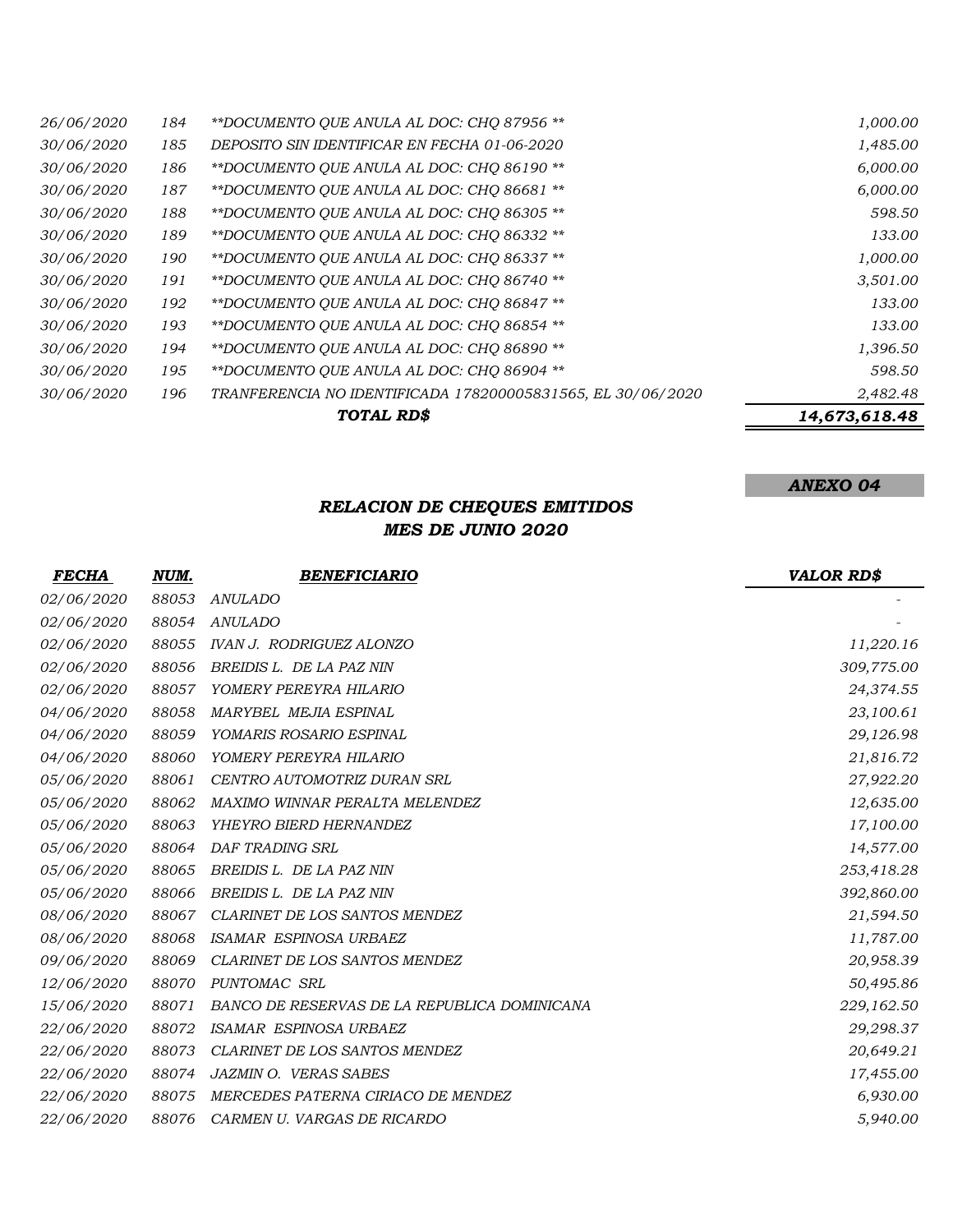| <i>22/06/2020</i> | 88077 | CHANARA SEPULVEDA TORRES                               | 9,900.00   |
|-------------------|-------|--------------------------------------------------------|------------|
| 22/06/2020        | 88078 | JUANA MARIA NOLASCO                                    | 6,930.00   |
| 22/06/2020        | 88079 | ENRIQUE DEL ROSARIO SOLER                              | 7,920.00   |
| 22/06/2020        | 88080 | BELGICA DE LA ROSA DE INDALECIO                        | 1,980.00   |
| 22/06/2020        | 88081 | ROSIBEL DIAZ PEREZ                                     | 3,960.00   |
| 22/06/2020        | 88082 | MIGUELINA ALT. GONZALEZ DE ALFONSECA                   | 5,940.00   |
| 22/06/2020        | 88083 | ROSA MARIA SILVERIO TEJADA                             | 6,930.00   |
| 22/06/2020        | 88084 | ANGELICA ALT. GARCIA ARIZA                             | 4,950.00   |
| 22/06/2020        | 88085 | YAIHARA MARTE CRUCEY DE CESPEDES                       | 5,940.00   |
| 22/06/2020        | 88086 | LOURDES MARTINA MELO FERNÁNDEZ                         | 5,940.00   |
| 22/06/2020        | 88087 | <b>DAMARIS PEREZ FERMIN</b>                            | 7,920.00   |
| 22/06/2020        | 88088 | CANDIFIOR HAMILTON VARGAS                              | 8,910.00   |
| 22/06/2020        | 88089 | YOLENNY ALT. ABREU ALVAREZ                             | 2,970.00   |
| <i>22/06/2020</i> | 88090 | MILDALIZA HERNANDEZ GIL DE LAJARA                      | 7,920.00   |
| 22/06/2020        | 88091 | DARCY MARGARITA PUELLO MENDEZ                          | 4,950.00   |
| 22/06/2020        | 88092 | TERESA HERNANDEZ MATOS                                 | 10,890.00  |
| 22/06/2020        | 88093 | ESMIRNA MARIA DIAZ REYES                               | 11,880.00  |
| 22/06/2020        | 88094 | ANGEL LUIS MALENO URBANO                               | 2,970.00   |
| 22/06/2020        | 88095 | MARIA FRANCISCA HENRIQUEZ NUNEZ                        | 990.00     |
| 24/06/2020        | 88096 | RAMONA JACQUELINE BAUTISTA TEJEDA                      | 452,793.37 |
| 29/06/2020        | 88097 | GILKANIA M. PADILLA PENA                               | 22,359.90  |
| 29/06/2020        | 88098 | GILKANIA M. PADILLA PENA                               | 76,298.50  |
| 30/06/2020        | 88099 | LIGA DEPORTIVA ABORIGEN, INC.                          | 34,000.00  |
| 30/06/2020        | 88100 | CLUB DEPORTIVO, SOCIAL Y CULTURAL VILLA FRANCISCA INC. | 5,000.00   |
| 30/06/2020        | 88101 | DONATILA HERNANDEZ DE MARTINEZ                         | 6,000.00   |
| 30/06/2020        | 88102 | JAVIER ERNESTO CALDERON HERNANDEZ                      | 35,399.70  |
| 30/06/2020        | 88103 | <b>JAVIER ERNESTO CALDERON HERNANDEZ</b>               | 20,059.20  |
| 30/06/2020        | 88104 | CARLOS SILVERIO NUÑEZ                                  | 328,186.69 |
| 30/06/2020        | 88105 | JULIO DEL ROSARIO MEJIA                                | 6,250.00   |
| 30/06/2020        | 88106 | RAMONA MILANDA DIAZ PEREZ                              | 10,000.00  |
| 30/06/2020        |       | 88107 LUIS PIÑA LEBRON                                 | 6,300.00   |
| 30/06/2020        | 88108 | MAYRA MINLLETY                                         | 9,000.00   |
| 30/06/2020        | 88109 | LEONIDAS GARABITOS R. DE SOTO                          | 7,000.00   |
| 30/06/2020        | 88110 | ANA FRANCISCA MONTAS DUVERGE DE GARCIA                 | 15,000.30  |
| 30/06/2020        | 88111 | FRANCISCO ALEIXIS RODRIGUEZ PEREZ                      | 8,010.00   |
| 30/06/2020        | 88112 | PAULINO AMILCAR REYES ROSARIO                          | 14,787.00  |
| 30/06/2020        | 88113 | AYUNTAMIENTO MUNICIPAL DE SABANA IGLESIA               | 6,000.00   |
| 30/06/2020        | 88114 | ANDREA BRUNILDA GUTIERREZ BELLO                        | 20,000.00  |
| 30/06/2020        | 88115 | ELBA ROSA CABRERA                                      | 3,000.00   |
| 30/06/2020        | 88116 | ROSA MILTEA TRIGO GONZALEZ                             | 5,490.00   |
| 30/06/2020        | 88117 | MAYRA HIDELFONZA UREÑA SANCHEZ                         | 6,300.00   |
| 30/06/2020        | 88118 | <b>KELVIZ JOSE PARRA</b>                               | 40,500.00  |
| 30/06/2020        | 88119 | ASOC. DOM. PARA EL DESAR. DE LA MUJER                  | 33,000.00  |
| 30/06/2020        | 88120 | MANUEL ENRIQUE MARTINEZ ACEVEDO                        | 15,000.00  |
| 30/06/2020        | 88121 | LUCILA EDILIA ALCANTARA GRULLON                        | 12,000.00  |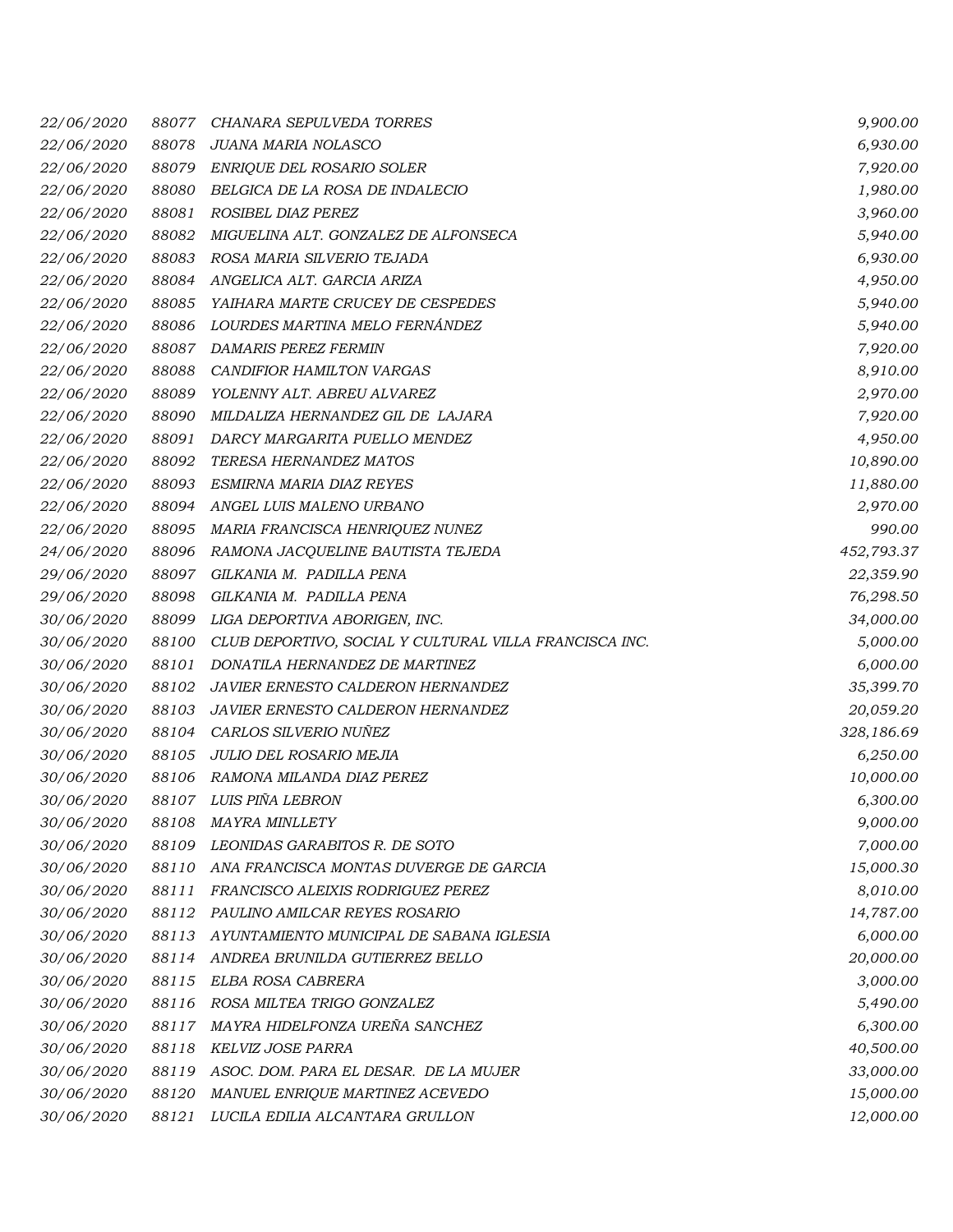| 30/06/2020 | 88122 | <b>MARCOS CASSO</b>                                    | 30,000.00  |
|------------|-------|--------------------------------------------------------|------------|
| 30/06/2020 | 88123 | NELSON ANTONIO JEREZ PAULINO                           | 20,000.00  |
| 30/06/2020 | 88124 | VENTURA PEGUERO MARIA                                  | 6,795.00   |
| 30/06/2020 | 88125 | TERESA ONDINA HERNANDEZ MARTINEZ                       | 8,100.00   |
| 30/06/2020 | 88126 | <b>JUANA REYES</b>                                     | 4,000.00   |
| 30/06/2020 | 88127 | JULIAN RODRIGUEZ MATEO                                 | 4,000.00   |
| 30/06/2020 | 88128 | MARIA FRANCISCA ALCANTARA                              | 1,000.00   |
| 30/06/2020 | 88129 | ROSA BAEZ DE FERRERAS                                  | 4,000.00   |
| 30/06/2020 | 88130 | <b>LEDA MARIA FELIZ</b>                                | 3,600.00   |
| 30/06/2020 | 88131 | MILADYS MATEO FLORIAN                                  | 600.00     |
| 30/06/2020 | 88132 | JULIO ANIBAL CARVAJAL MEDINA                           | 10,000.00  |
| 30/06/2020 | 88133 | EDWARD LEONIDAS PEREZ FERNANDEZ                        | 7,920.00   |
| 30/06/2020 | 88134 | MIGUEL ANGEL REYES PICHARDO                            | 54,000.00  |
| 30/06/2020 | 88135 | TOMAS VICENTE DIAZ CACERES                             | 50,000.00  |
| 30/06/2020 | 88136 | TOMAS VICENTE DIAZ CACERES                             | 9,000.00   |
| 30/06/2020 | 88137 | MARGARITA ROSARIO HERNANDEZ                            | 5,548.50   |
| 30/06/2020 | 88138 | BIENVENIDO EVELINO NORMAN CORADIN                      | 6,000.00   |
| 30/06/2020 | 88139 | JOSE ANTONIO HOLGUIN COLON                             | 4,500.00   |
| 30/06/2020 | 88140 | OLIMPIA DEL ROSARIO PENA PENA                          | 7,000.00   |
| 30/06/2020 | 88141 | ANATOLIA TORIBIO ACOSTA DE CABREJA                     | 5,400.00   |
| 30/06/2020 | 88142 | <b>CARLOS AMIRO FINKE</b>                              | 8,000.00   |
| 30/06/2020 | 88143 | CLARA JOSEFINA BUTTEN VARONA                           | 5,400.00   |
| 30/06/2020 | 88144 | YAINA Y. SANCHEZ LANTIGUA                              | 17,142.29  |
| 30/06/2020 | 88145 | LIGA DEPORTIVA ABORIGEN, INC.                          | 34,000.00  |
| 30/06/2020 | 88146 | CLUB DEPORTIVO, SOCIAL Y CULTURAL VILLA FRANCISCA INC. | 5,000.00   |
| 30/06/2020 | 88147 | DONATILA HERNANDEZ DE MARTINEZ                         | 6,000.00   |
| 30/06/2020 | 88148 | JAVIER ERNESTO CALDERON HERNANDEZ                      | 35,399.70  |
| 30/06/2020 | 88149 | JAVIER ERNESTO CALDERON HERNANDEZ                      | 20,059.20  |
| 30/06/2020 | 88150 | CARLOS SILVERIO NUÑEZ                                  | 328,186.69 |
| 30/06/2020 | 88151 | JULIO DEL ROSARIO MEJIA                                | 6,250.00   |
| 30/06/2020 | 88152 | RAMONA MILANDA DIAZ PEREZ                              | 10,000.00  |
| 30/06/2020 | 88153 | LUIS PIÑA LEBRON                                       | 6,300.00   |
| 30/06/2020 | 88154 | <b>MAYRA MINLLETY</b>                                  | 9,000.00   |
| 30/06/2020 | 88155 | LEONIDAS GARABITOS R. DE SOTO                          | 7,000.00   |
| 30/06/2020 | 88156 | ANA FRANCISCA MONTAS DUVERGE DE GARCIA                 | 15,000.30  |
| 30/06/2020 | 88157 | FRANCISCO ALEIXIS RODRIGUEZ PEREZ                      | 8,010.00   |
| 30/06/2020 | 88158 | PAULINO AMILCAR REYES ROSARIO                          | 14,787.00  |
| 30/06/2020 | 88159 | AYUNTAMIENTO MUNICIPAL DE SABANA IGLESIA               | 6,000.00   |
| 30/06/2020 | 88160 | ANDREA BRUNILDA GUTIERREZ BELLO                        | 20,000.00  |
| 30/06/2020 | 88161 | ELBA ROSA CABRERA                                      | 3,000.00   |
| 30/06/2020 | 88162 | ROSA MILTEA TRIGO GONZALEZ                             | 5,490.00   |
| 30/06/2020 | 88163 | MAYRA HIDELFONZA UREÑA SANCHEZ                         | 6,300.00   |
| 30/06/2020 | 88164 | KELVIZ JOSE PARRA                                      | 40,500.00  |
| 30/06/2020 | 88165 | ASOC. DOM. PARA EL DESARROLLO DE LA MUJER              | 33,000.00  |
| 30/06/2020 | 88166 | MANUEL ENRIQUE MARTINEZ ACEVEDO                        | 15,000.00  |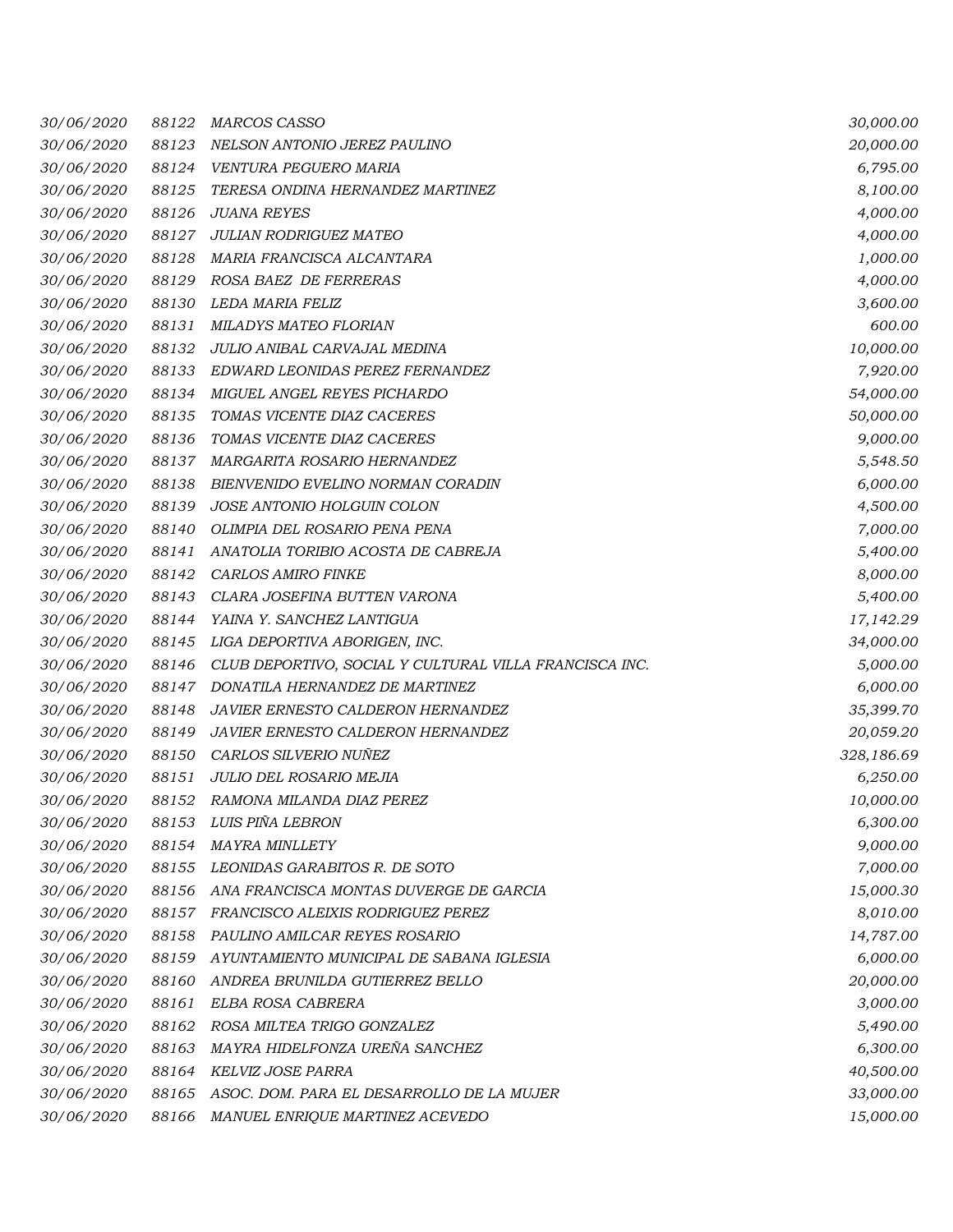| 30/06/2020 | 88167 | LUCILA EDILIA ALCANTARA GRULLON                        | 12,000.00  |
|------------|-------|--------------------------------------------------------|------------|
| 30/06/2020 | 88168 | MARCOS CASSO                                           | 30,000.00  |
| 30/06/2020 | 88169 | NELSON ANTONIO JEREZ PAULINO                           | 20,000.00  |
| 30/06/2020 | 88170 | VENTURA PEGUERO MARIA                                  | 6,795.00   |
| 30/06/2020 | 88171 | TERESA ONDINA HERNANDEZ MARTINEZ                       | 8,100.00   |
| 30/06/2020 | 88172 | <b>JUANA REYES</b>                                     | 4,000.00   |
| 30/06/2020 | 88173 | JULIAN RODRIGUEZ MATEO                                 | 4,000.00   |
| 30/06/2020 | 88174 | MARIA FRANCISCA ALCANTARA                              | 1,000.00   |
| 30/06/2020 | 88175 | ROSA BAEZ DE FERRERAS                                  | 4,000.00   |
| 30/06/2020 | 88176 | LEDA MARIA FELIZ                                       | 3,600.00   |
| 30/06/2020 | 88177 | MILADYS MATEO FLORIAN                                  | 600.00     |
| 30/06/2020 | 88178 | JULIO ANIBAL CARVAJAL MEDINA                           | 10,000.00  |
| 30/06/2020 | 88179 | EDWARD LEONIDAS PEREZ FERNANDEZ                        | 7,920.00   |
| 30/06/2020 | 88180 | MIGUEL ANGEL REYES PICHARDO                            | 54,000.00  |
| 30/06/2020 | 88181 | TOMAS VICENTE DIAZ CACERES                             | 50,000.00  |
| 30/06/2020 | 88182 | TOMAS VICENTE DIAZ CACERES                             | 9,000.00   |
| 30/06/2020 | 88183 | MARGARITA ROSARIO HERNANDEZ                            | 5,548.50   |
| 30/06/2020 | 88184 | BIENVENIDO EVELINO NORMAN CORADIN                      | 6,000.00   |
| 30/06/2020 | 88185 | JOSE ANTONIO HOLGUIN COLON                             | 4,500.00   |
| 30/06/2020 | 88186 | OLIMPIA DEL ROSARIO PENA PENA                          | 7,000.00   |
| 30/06/2020 | 88187 | ANATOLIA TORIBIO ACOSTA DE CABREJA                     | 5,400.00   |
| 30/06/2020 | 88188 | CARLOS AMIRO FINKE                                     | 8,000.00   |
| 30/06/2020 | 88189 | CLARA JOSEFINA BUTTEN VARONA                           | 5,400.00   |
| 30/06/2020 | 88190 | LIGA DEPORTIVA ABORIGEN, INC.                          | 34,000.00  |
| 30/06/2020 | 88191 | CLUB DEPORTIVO, SOCIAL Y CULTURAL VILLA FRANCISCA INC. | 5,000.00   |
| 30/06/2020 | 88192 | DONATILA HERNANDEZ DE MARTINEZ                         | 6,000.00   |
| 30/06/2020 | 88193 | JAVIER ERNESTO CALDERON HERNANDEZ                      | 35,399.70  |
| 30/06/2020 | 88194 | JAVIER ERNESTO CALDERON HERNANDEZ                      | 20,059.20  |
| 30/06/2020 | 88195 | CARLOS SILVERIO NUÑEZ                                  | 328,186.69 |
| 30/06/2020 | 88196 | JULIO DEL ROSARIO MEJIA                                | 6,250.00   |
| 30/06/2020 | 88197 | RAMONA MILANDA DIAZ PEREZ                              | 10,000.00  |
| 30/06/2020 | 88198 | LUIS PIÑA LEBRON                                       | 6,300.00   |
| 30/06/2020 | 88199 | <b>MAYRA MINLLETY</b>                                  | 9,000.00   |
| 30/06/2020 | 88200 | LEONIDAS GARABITOS R. DE SOTO                          | 7,000.00   |
| 30/06/2020 | 88201 | ANA FRANCISCA MONTAS DUVERGE DE GARCIA                 | 15,000.30  |
| 30/06/2020 | 88202 | FRANCISCO ALEIXIS RODRIGUEZ PEREZ                      | 8,010.00   |
| 30/06/2020 | 88203 | PAULINO AMILCAR REYES ROSARIO                          | 14,787.00  |
| 30/06/2020 | 88204 | AYUNTAMIENTO MUNICIPAL DE SABANA IGLESIA               | 6,000.00   |
| 30/06/2020 | 88205 | ANDREA BRUNILDA GUTIERREZ BELLO                        | 20,000.00  |
| 30/06/2020 | 88206 | ELBA ROSA CABRERA                                      | 3,000.00   |
| 30/06/2020 | 88207 | ROSA MILTEA TRIGO GONZALEZ                             | 5,490.00   |
| 30/06/2020 | 88208 | MAYRA HIDELFONZA UREÑA SANCHEZ                         | 6,300.00   |
| 30/06/2020 | 88209 | KELVIZ JOSE PARRA                                      | 40,500.00  |
| 30/06/2020 | 88210 | ASOCIACION DOM. PARA EL DESARROLLO DE LA MUJER         | 33,000.00  |
| 30/06/2020 | 88211 | MANUEL ENRIQUE MARTINEZ ACEVEDO                        | 15,000.00  |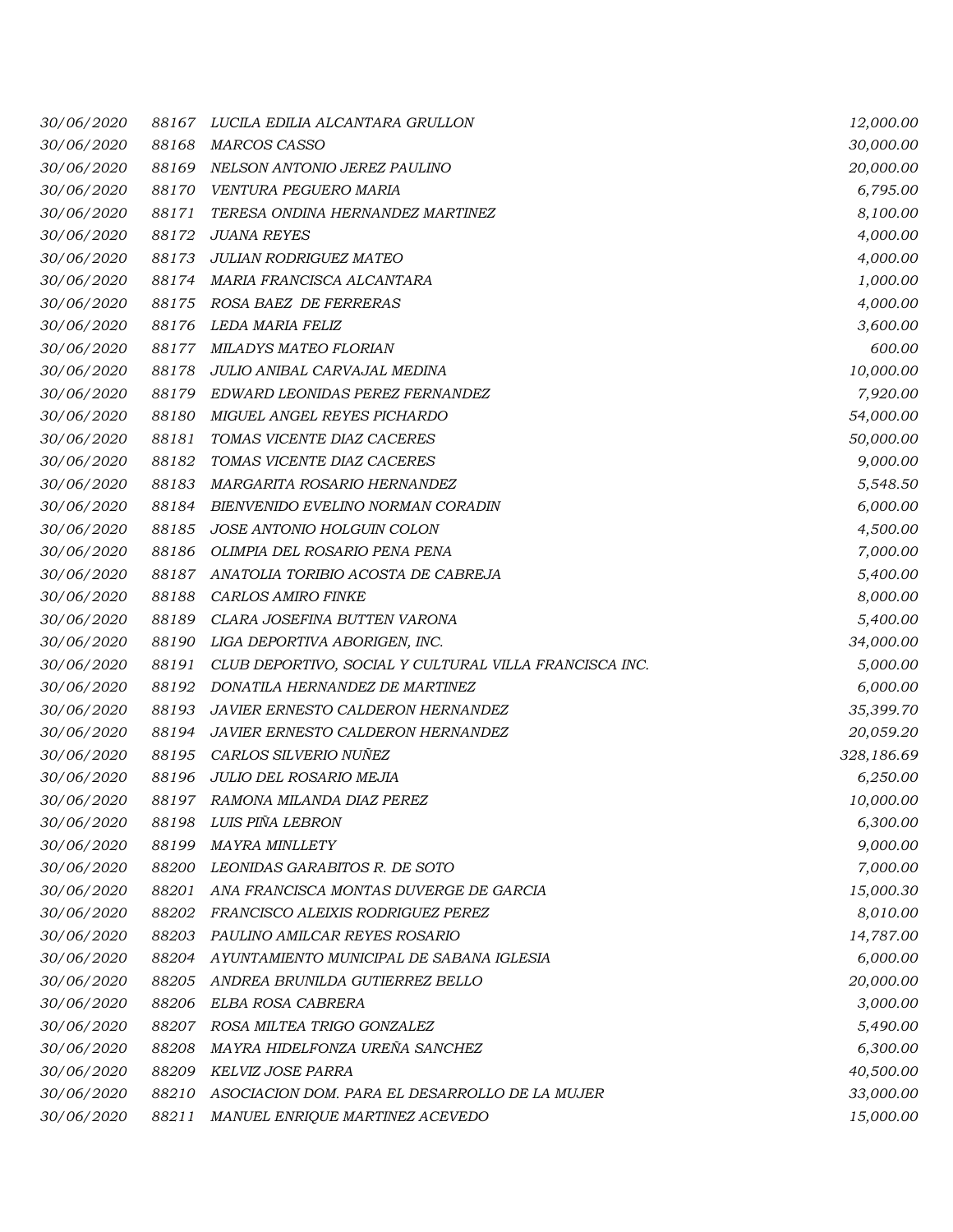|                   | TOTAL RD\$ |                                       | 12,842,383.41 |
|-------------------|------------|---------------------------------------|---------------|
| 30/06/2020        | 88238      | COLECTOR DE IMPUESTOS INTERNOS        | 6,195,707.62  |
| 30/06/2020        | 88237      | <b>COLECTOR DE IMPUESTOS INTERNOS</b> | 10,226.11     |
| 30/06/2020        | 88236      | <b>COLECTOR DE IMPUESTOS INTERNOS</b> | 1,691,406.51  |
| 30/06/2020        | 88235      | COLEGIO DOM INGS ARQS AGRIMENS        | 1,022.61      |
| 30/06/2020        | 88234      | <b>CARLOS AMIRO FINKE</b>             | 8,000.00      |
| 30/06/2020        | 88233      | ANATOLIA TORIBIO ACOSTA DE CABREJA    | 5,400.00      |
| 30/06/2020        | 88232      | OLIMPIA DEL ROSARIO PENA PENA         | 7,000.00      |
| 30/06/2020        | 88231      | JOSE ANTONIO HOLGUIN COLON            | 4,500.00      |
| 30/06/2020        | 88230      | BIENVENIDO EVELINO NORMAN CORADIN     | 6,000.00      |
| 30/06/2020        | 88229      | MARGARITA ROSARIO HERNANDEZ           | 5,548.50      |
| 30/06/2020        | 88228      | TOMAS VICENTE DIAZ CACERES            | 9,000.00      |
| 30/06/2020        | 88227      | TOMAS VICENTE DIAZ CACERES            | 50,000.00     |
| 30/06/2020        | 88226      | MIGUEL ANGEL REYES PICHARDO           | 54,000.00     |
| 30/06/2020        | 88225      | EDWARD LEONIDAS PEREZ FERNANDEZ       | 7,920.00      |
| 30/06/2020        | 88224      | JULIO ANIBAL CARVAJAL MEDINA          | 10,000.00     |
| 30/06/2020        | 88223      | CLARA JOSEFINA BUTTEN VARONA          | 5,400.00      |
| 30/06/2020        | 88222      | MILADYS MATEO FLORIAN                 | 600.00        |
| 30/06/2020        | 88221      | LEDA MARIA FELIZ                      | 3,600.00      |
| <i>30/06/2020</i> | 88220      | ROSA BAEZ DE FERRERAS                 | 4,000.00      |
| 30/06/2020        | 88219      | MARIA FRANCISCA ALCANTARA             | 1,000.00      |
| 30/06/2020        | 88218      | <b>JULIAN RODRIGUEZ MATEO</b>         | 4,000.00      |
| 30/06/2020        | 88217      | <b>JUANA REYES</b>                    | 4,000.00      |
| 30/06/2020        | 88216      | TERESA ONDINA HERNANDEZ MARTINEZ      | 8,100.00      |
| 30/06/2020        | 88215      | VENTURA PEGUERO MARIA                 | 6,795.00      |
| 30/06/2020        | 88214      | NELSON ANTONIO JEREZ PAULINO          | 20,000.00     |
| 30/06/2020        | 88213      | <b>MARCOS CASSO</b>                   | 30,000.00     |
| 30/06/2020        | 88212      | LUCILA EDILIA ALCANTARA GRULLON       | 12,000.00     |

## *ANEXO 05*

## *RELACION DE TRANSFERENCIAS DEBITOS MES DE JUNIO 2020*

| <b>FECHA</b>      | NUM. | <b>DESCRIPCION</b>                          | <b>VALOR RD\$</b> |
|-------------------|------|---------------------------------------------|-------------------|
| <i>02/06/2020</i> | 3096 | ESCUELA NACIONAL DE LA JUDICATURA           | 550,000.00        |
| <i>02/06/2020</i> | 3097 | COMPANIA DE LUZ Y FUERZA DE LAS TERRENAS SA | 3,509.11          |
| <i>02/06/2020</i> | 3098 | <i>INDUSTRIAS BANILEJAS, SAS</i>            | 436,336.56        |
| <i>02/06/2020</i> | 3099 | COMBUSTIBLE Y DERIVADOS DEL NORTE SRL       | 2,484.03          |
| <i>02/06/2020</i> | 3100 | ESTACION DE SERVICIO JAVIER SRL             | 9,203.98          |
| <i>02/06/2020</i> | 3101 | COMBUSTIBLE Y DERIVADOS DEL NORTE SRL       | 13,134.29         |
| <i>02/06/2020</i> | 3102 | SINERGIT, S.A.                              | 990,912.15        |
| <i>02/06/2020</i> | 3103 | TURINTER S A                                | 144,646.93        |
| <i>02/06/2020</i> | 3104 | H&C ENGINEERING CONTRACTORS, SRL            | 17,716.09         |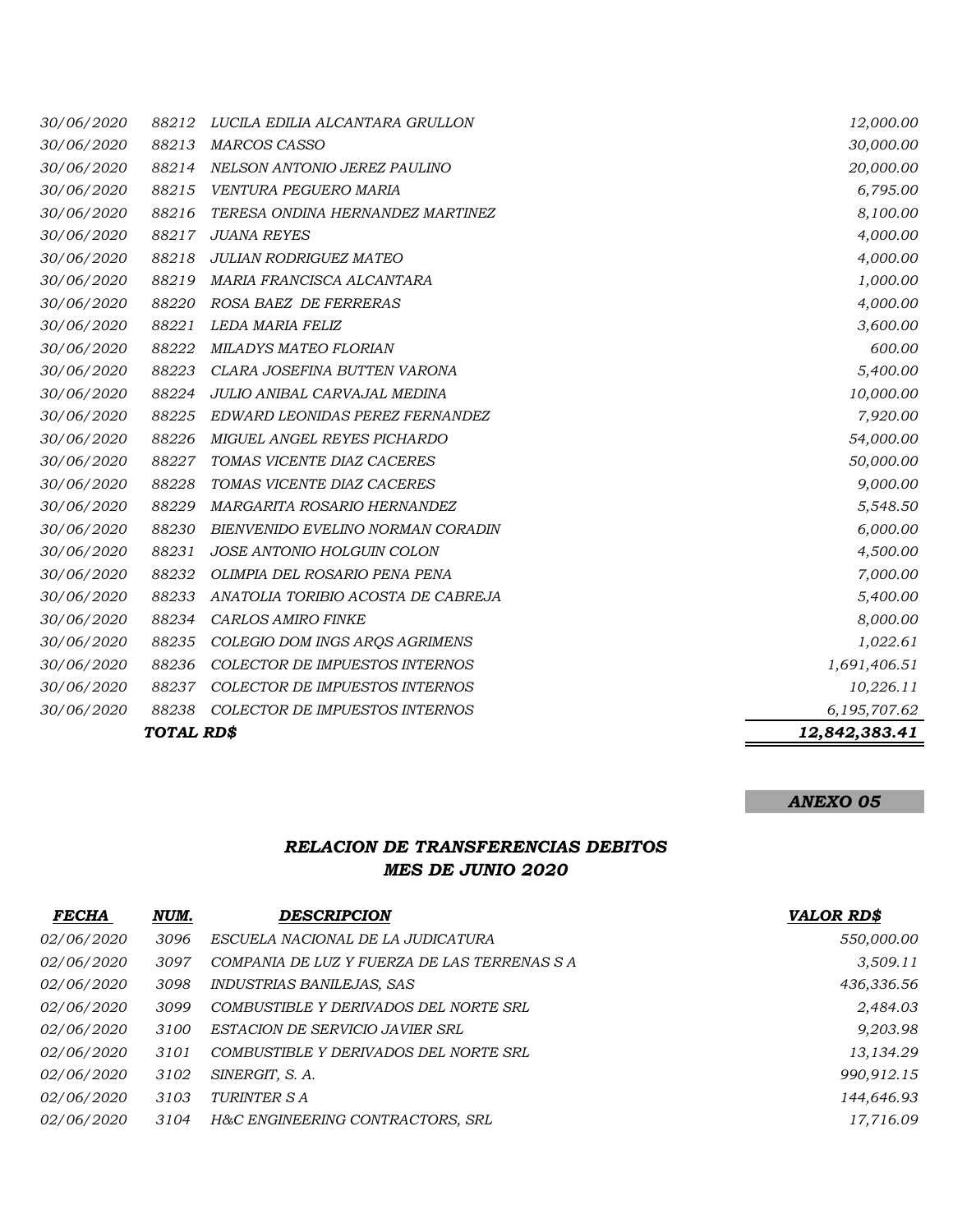| 02/06/2020 | 3105 | AVANSI, SRL                                           | 2,602,198.40  |
|------------|------|-------------------------------------------------------|---------------|
| 02/06/2020 | 3106 | <b>BM SUPLIDORES ELECTRICOS SRL</b>                   | 5,865.31      |
| 02/06/2020 | 3107 | KHALICCO INVESTMENTS, SRL                             | 91,460.00     |
| 02/06/2020 | 3108 | SKAGEN, SRL                                           | 21,331.08     |
| 02/06/2020 | 3109 | MARIA DEL CARMEN DE LOS SANTOS                        | 123,983.05    |
| 02/06/2020 | 3110 | ESTACION ISLA ESTADIO, SRL                            | 455.93        |
| 03/06/2020 | 3111 | GRUPO DIONICIO RAMIREZ SRL                            | 5,510.00      |
| 03/06/2020 | 3112 | MIMELFIS CAROLINA GRULLON CACERES                     | 522,854.05    |
| 03/06/2020 | 3113 | EDESUR DOMINICANA, S. A.                              | 1,283,798.45  |
| 03/06/2020 | 3114 | GRUPO DIONICIO RAMIREZ SRL                            | 10,545.00     |
| 03/06/2020 | 3115 | GBM DOMINICANA S A                                    | 444,671.69    |
| 03/06/2020 | 3116 | SKAGEN, SRL                                           | 271,961.28    |
| 03/06/2020 | 3117 | HUMANO SEGUROS S A                                    | 4,394,426.40  |
| 03/06/2020 | 3118 | AQUILES BIENVENIDO CALDERON ROSA                      | 180,000.00    |
| 03/06/2020 | 3119 | RAMIREZ & MOJICA ENVOY PACK COURIER EXPRESS SRL       | 154,375.00    |
| 03/06/2020 | 3120 | PROGRAMA DE LAS NACIONES UNIDAS PARA EL DESARROLLO    | 6,994,488.60  |
| 04/06/2020 | 3121 | PROGRAMA DE LAS NACIONES UNIDAS PARA EL DESARROLLO    | 60,961,039.43 |
| 04/06/2020 | 3122 | RICARDO EMILIO HERNANDEZ                              | 59,999.99     |
| 05/06/2020 | 3123 | MUEBLES OMAR, S. A.                                   | 20,070.49     |
| 05/06/2020 | 3124 | MYRKARLA RODRIGUEZ MEJIA                              | 5,000.00      |
| 05/06/2020 | 3125 | MARITZA MARIZOL REYNOSO                               | 8,750.00      |
| 05/06/2020 | 3126 | MULTIPLICITY, SRL                                     | 133,983.52    |
| 05/06/2020 | 3127 | CEM CARIBBEAN EQUIPMENT MEDICAL, SRL                  | 318,060.00    |
| 05/06/2020 | 3128 | PERSONAL POR CIERTO TIEMPO                            | 2,072,079.59  |
| 09/06/2020 | 3129 | FLOW, SRL                                             | 117,013.71    |
| 09/06/2020 | 3130 | CORPORACION DE ACUEDUCTO Y ALCANTARILLADO DE SANTIAGO | 674,218.00    |
| 09/06/2020 | 3131 | RAFAEL DARIO LOZANO                                   | 5,750.00      |
| 09/06/2020 | 3132 | CONSEJO DEL PODER JUDICIAL                            | 14,418.63     |
| 09/06/2020 | 3133 | CENTRO CUESTA NACIONAL, SAS                           | 66,279.85     |
| 09/06/2020 | 3134 | DULCERIA RODRIGUEZ, SRL                               | 271,200.00    |
| 09/06/2020 | 3135 | AYUNTAMIENTO DEL DISTRITO NACIONAL                    | 39,915.00     |
| 10/06/2020 | 3136 | HUMANO SEGUROS S A                                    | 748,461.12    |
| 10/06/2020 | 3137 | LOM OFFICE COMP, SRL                                  | 10,509.00     |
| 10/06/2020 | 3138 | TORCONS, SRL                                          | 1,002,280.62  |
| 10/06/2020 | 3139 | PAPYRUS TECHNOLOGIC SRL                               | 458,302.83    |
| 12/06/2020 | 3140 | ADALGISA PENA FELIZ                                   | 32,894.00     |
| 15/06/2020 | 3141 | CORP. DEL ACUEDUCTO Y ALCANTARILLADO SANTO DOMINGO    | 46,075.00     |
| 15/06/2020 | 3142 | MATERIALES INDUSTRIALES, SAS                          | 17,088.32     |
| 15/06/2020 | 3143 | LUNARTIC SRL                                          | 25,492.80     |
| 15/06/2020 | 3144 | BACHIPLANES MODERNOS, SRL                             | 136,829.86    |
| 15/06/2020 | 3145 | HUMANO SEGUROS S A                                    | 46,037,690.05 |
| 15/06/2020 | 3146 | <b>MADEINSA SRL</b>                                   | 38,938.29     |
| 15/06/2020 | 3147 | VITALIA JARDINERIA SRL                                | 86,481.22     |
| 16/06/2020 | 3148 | VITALIA JARDINERIA SRL                                | 86,481.22     |
| 16/06/2020 | 3149 | SILOSA EIRL                                           | 580,773.56    |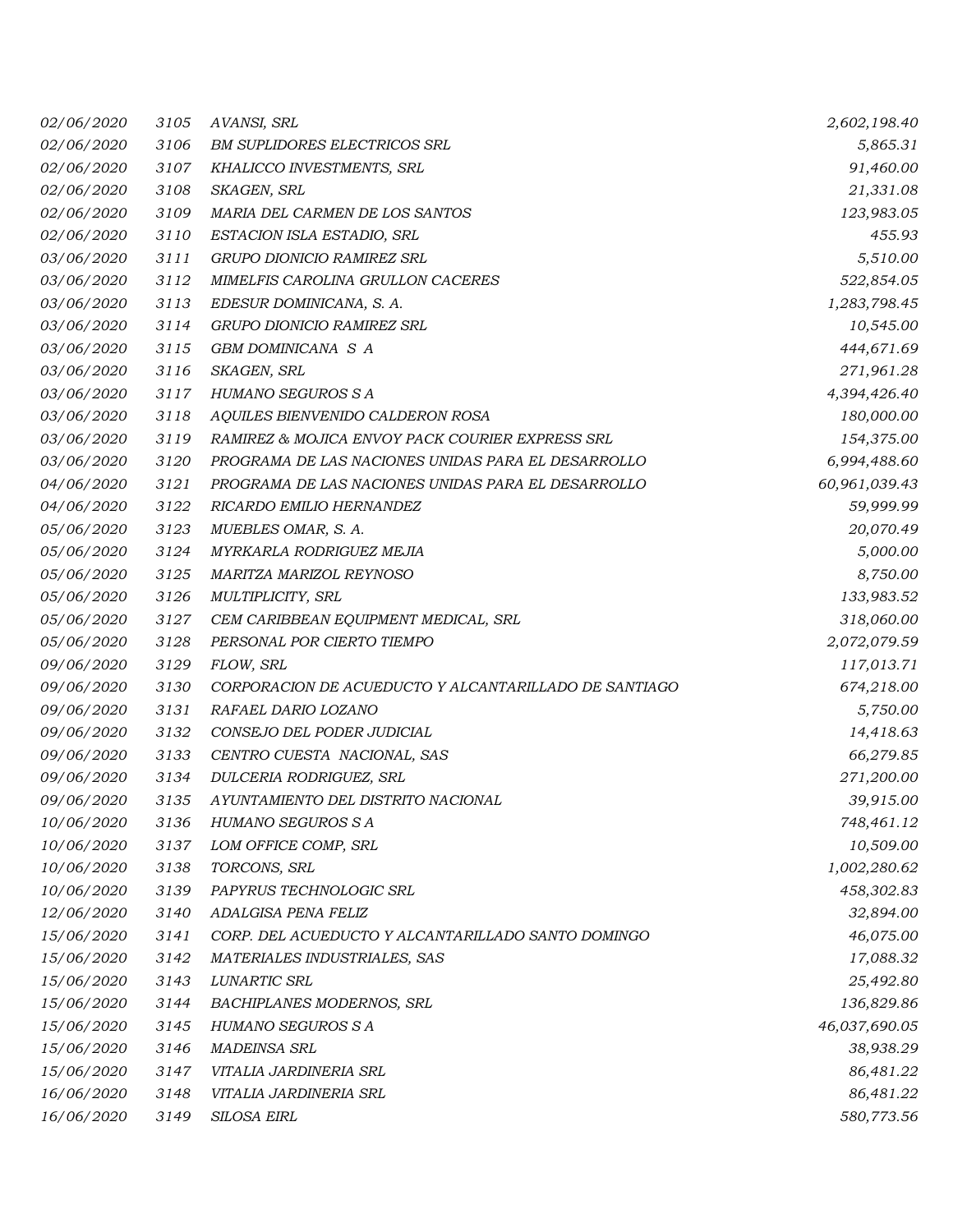| 16/06/2020 | 3150 | CENTRO CUESTA NACIONAL, SAS                            | 1,876.95       |
|------------|------|--------------------------------------------------------|----------------|
| 16/06/2020 | 3151 | EDENORTE DOMINICANA, S. A.                             | 1,888,972.59   |
| 16/06/2020 | 3152 | KATIA E. NEBOT RODRIGUEZ                               | 23,950.00      |
| 16/06/2020 | 3153 | AYUNTAMIENTO DEL DISTRITO NACIONAL                     | 41,974.00      |
| 16/06/2020 | 3154 | LIMPIEZA EXPRESS, SRL                                  | 282,860.34     |
| 16/06/2020 | 3155 | PARQUE INDUSTRIAL DUARTE SRL                           | 9,604.72       |
| 16/06/2020 | 3156 | GUZMAN TAPIA PKF, SRL                                  | 290,520.00     |
| 16/06/2020 | 3157 | PARQUE INDUSTRIAL DUARTE SRL                           | 929.67         |
| 16/06/2020 | 3158 | MUEBLES Y EQUIPOS PARA OFIC. LEON GONZALEZ, SRL.       | 28,909.92      |
| 16/06/2020 | 3159 | MACORISANA DE COMBUSTIBLES SRL                         | 5,225.00       |
| 16/06/2020 | 3160 | COMPU-OFFICE DOMINICANA SRL                            | 1,837,686.00   |
| 16/06/2020 | 3161 | AUTO LLAVES CASTILLO ABREU, SRL                        | 1,695.00       |
| 16/06/2020 | 3162 | GRUPO DIONICIO RAMIREZ SRL                             | 4,292.57       |
| 16/06/2020 | 3163 | SKAGEN, SRL                                            | 13,839,751.84  |
| 16/06/2020 | 3164 | FUNDACION LUCES Y SOMBRAS ESPACIO DE ARTE              | 39,500.00      |
| 16/06/2020 | 3165 | PENSIONADA Y VIUDAS                                    |                |
| 16/06/2020 | 3166 | J J ELECTRIC, S. A.                                    | 86,957.66      |
| 16/06/2020 | 3167 | AYUNTAMIENTO MUNICIPAL BARAHONA                        | 7,000.00       |
| 16/06/2020 | 3168 | PROGRAMA DE LAS NACIONES UNIDAS PARA EL DESARROLLO     | 283,021,195.05 |
| 16/06/2020 | 3169 | COMPANIA DE LUZ Y FUERZA DE LAS TERRENAS S A           | 146.01         |
| 16/06/2020 | 3170 | CONSORCIO DE TARJETAS DOMINICANAS S A                  | 40,660.00      |
| 16/06/2020 | 3171 | <b>ALGUACILES</b>                                      | 511,518.00     |
| 19/06/2020 | 3172 | ESCUELA NACIONAL DE LA JUDICATURA                      | 15,377,912.83  |
| 22/06/2020 | 3173 | <b>ILESA SRL</b>                                       | 307,628.40     |
| 22/06/2020 | 3174 | ESTACION PRIMAVERA LA VEGA, SRL                        | 15,024.11      |
| 22/06/2020 | 3175 | PLAYERO SPORTS, SRL                                    | 156,252.87     |
| 22/06/2020 | 3176 | AV BLANDINO & CIA, SA                                  | 6,935.00       |
| 22/06/2020 | 3177 | AGUA CRYSTAL, S. A.                                    | 122,306.80     |
| 22/06/2020 | 3178 | AV BLANDINO & CIA, SA                                  | 6,935.00       |
| 22/06/2020 | 3179 | SUPER ESTACION DE SERVICIOS LA 1RA DEL SUR, SRL        | 1,881.00       |
| 22/06/2020 | 3180 | <b>MADEINSA SRL</b>                                    | 101,478.64     |
| 22/06/2020 | 3181 | CONSTRUCTORA VIMAENRO SRL                              | 109,500.37     |
| 22/06/2020 | 3182 | GTG INDUSTRIAL SRL                                     | 449,740.00     |
| 22/06/2020 | 3183 | MITOPALO POWER, SRL.                                   | 51,063.57      |
| 22/06/2020 | 3184 | OFICINA UNIVERSAL, S. A.                               | 1,759,938.84   |
| 22/06/2020 | 3185 | VEF ESCRINES Y VENECIANAS SRL                          | 103,756.60     |
| 22/06/2020 | 3186 | COMPU-OFFICE DOMINICANA SRL                            | 43,660.12      |
| 22/06/2020 | 3187 | <b>AUTO SUPER FRIO M&amp;S EIRL</b>                    | 11,061.28      |
| 22/06/2020 | 3188 | CONSORCIO DE INGENIERIA Y PROYECTOS, CONINPROSA, S.R.L | 94,150.00      |
| 22/06/2020 | 3189 | MEDIAEXPRESS.COM.DO, SRL                               | 69,940.00      |
| 22/06/2020 | 3190 | MACORISANA DE COMBUSTIBLES SRL                         | 2,850.00       |
| 22/06/2020 | 3191 | PAPELES COMERCIALES DIANA, SA                          | 1,512,859.32   |
| 22/06/2020 | 3192 | SERVICIOS POPULAR DE SEGURIDAD S R L                   | 5,294,180.52   |
| 22/06/2020 | 3193 | GASTROLAND, SRL                                        | 15,560.49      |
| 22/06/2020 | 3194 | ANTONIO CHAHIN M S A                                   | 62,178.70      |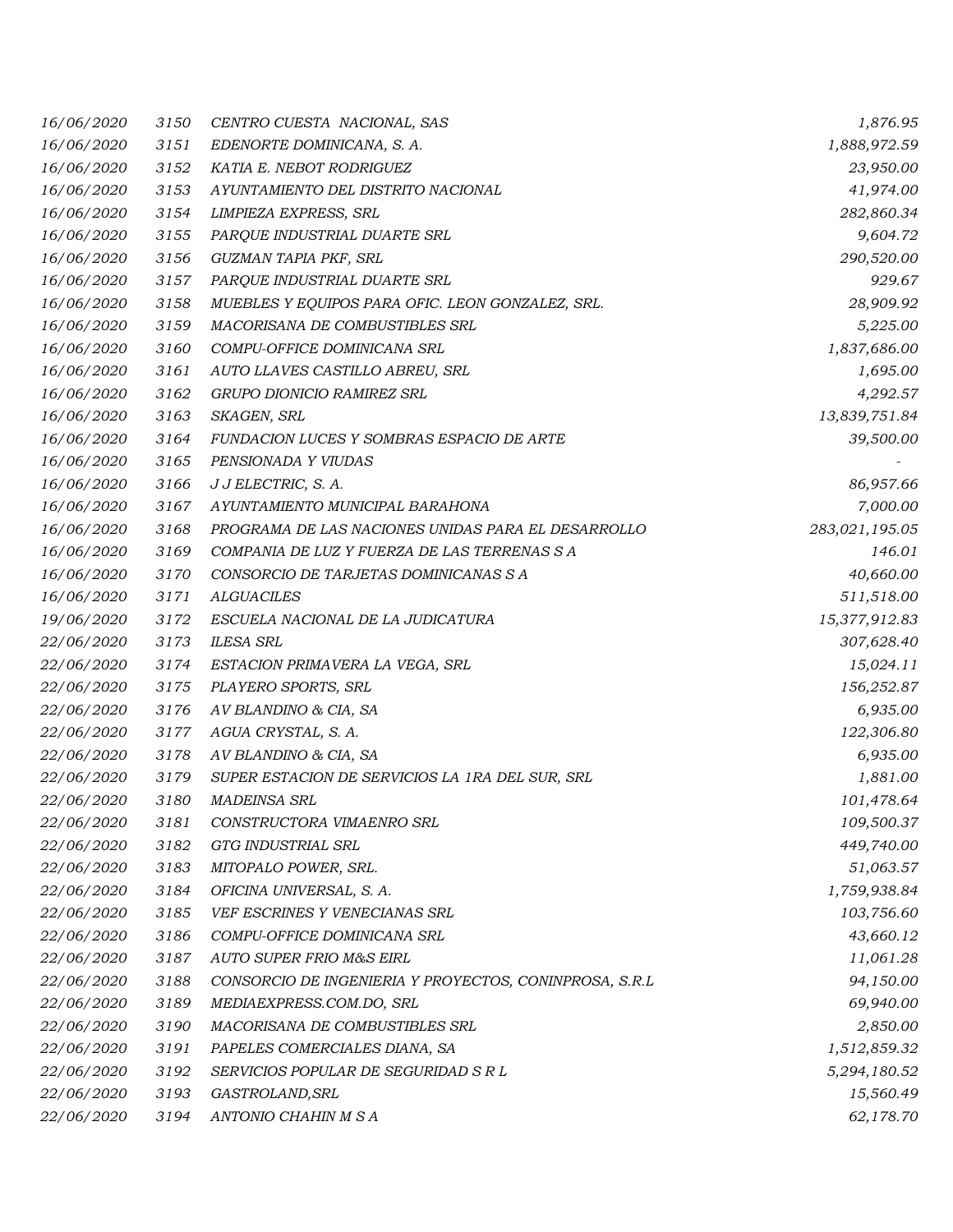| 22/06/2020 | 3195 | <b>JULISSA CONTIN CEBALLOS</b>                      | 4,725.00       |
|------------|------|-----------------------------------------------------|----------------|
| 22/06/2020 | 3196 | LUYENS COMERCIAL S R L                              | 239,400.00     |
| 22/06/2020 | 3197 | GLODINET SRL                                        | 467,933.00     |
| 22/06/2020 | 3198 | ROGACI FINANCING & INVESTMENT SRL                   | 412,019.58     |
| 22/06/2020 | 3199 | OPEN CLEAN, SRL                                     | 1,154,948.62   |
| 22/06/2020 | 3200 | PERSONAL POR CIERTO TIEMPO                          | 46,100.00      |
| 22/06/2020 | 3201 | TRANSF. DE FONDOS CUBRIR COMPROMISOS PERSONAL       | 438,009,217.93 |
| 22/06/2020 | 3202 | PERSONAL BENEFICIARIO DE AYUDA                      | 252,161.36     |
| 22/06/2020 | 3203 | PERSONAL DE APOYO EQUIPOS DEPORTIVOS                | 41,700.00      |
| 24/06/2020 | 3204 | GRUPO COMETA, SAS                                   | 29,169.31      |
| 24/06/2020 | 3205 | <b>VELEZ IMPORT SRL</b>                             |                |
| 25/06/2020 | 3206 | AYUNTAMIENTO DEL DISTRITO NACIONAL                  | 37,999.00      |
| 25/06/2020 | 3207 | ANABEL RODRIGUEZ PERALTA                            | 18,750.00      |
| 25/06/2020 | 3208 | PARQUE INDUSTRIAL DUARTE SRL                        | 18,270.01      |
| 25/06/2020 | 3209 | LOM OFFICE COMP, SRL                                | 105,832.41     |
| 25/06/2020 | 3210 | AV BLANDINO & CIA, SA                               | 15,010.00      |
| 25/06/2020 | 3211 | <b>CECOMSA SRL</b>                                  | 26,876.11      |
| 25/06/2020 | 3212 | 2P TECHNOLOGY, SRL                                  | 609,635.00     |
| 25/06/2020 | 3213 | CORP. DE ACUEDUCTO Y ALCANTARILLADO DE PUERTO PLATA | 9,763.00       |
| 25/06/2020 | 3214 | AV BLANDINO & CIA, SA                               | 6,935.00       |
| 25/06/2020 | 3215 | FERRETERIA M & A SRL                                | 390,780.00     |
| 25/06/2020 | 3216 | AYUNTAMIENTO MUNICIPAL BARAHONA                     | 14,000.00      |
| 25/06/2020 | 3217 | <b>WELVIS BELTRAN MATOS</b>                         | 4,044.90       |
| 25/06/2020 | 3218 | AMERIDENT GRUPO ODONTOLOGICO SRL                    | 33,463.75      |
| 25/06/2020 | 3219 | FATIMA G. DE LA ROSA VALDEZ                         | 7,275.00       |
| 25/06/2020 | 3220 | V ENERGY, S.A.                                      | 712,500.00     |
| 25/06/2020 | 3221 | OFIGRAFIS DEL CARIBE EIRL                           | 4,275.00       |
| 25/06/2020 | 3222 | <b>JUECES</b>                                       | 147,562.33     |
| 25/06/2020 | 3223 | <b>JOHNNY DIONISIO VERAS ROJAS</b>                  | 4,588.50       |
| 25/06/2020 | 3224 | LUIS GONZALO GUZMAN CONCEPCION                      | 4,702.50       |
| 25/06/2020 | 3225 | SUPRESA INVERSIONES, SRL                            | 1,075,444.12   |
| 25/06/2020 | 3226 | OSCAR RAFAEL MEJIA JAVIER                           | 114,966.00     |
| 25/06/2020 | 3227 | CORP. DEL ACUEDUCTO Y ALCANTARILLADO SANTO DOMINGO  | 4,932.00       |
| 25/06/2020 | 3228 | AGUA CRYSTAL, S. A.                                 | 156,054.60     |
| 25/06/2020 | 3229 | ITCORP GONGLOSS, SRL                                | 177,635.39     |
| 25/06/2020 | 3230 | BELTREZ DECORAUTO SRL                               | 9,574.57       |
| 25/06/2020 | 3231 | INTEGRANTES DEL CORO DEL PODER JUDICIAL             | 189,000.00     |
| 25/06/2020 | 3232 | <b>EMPLEADOS</b>                                    | 52,650,000.00  |
| 25/06/2020 | 3233 | DISTRIBUIDORA Y SERVICIOS DIVERSOS DISOPE SRL       | 19,097.00      |
| 25/06/2020 | 3234 | 7J ELECTRICOS Y SERVICIOS SRL                       | 28,191.35      |
| 25/06/2020 | 3235 | <b>VELEZ IMPORT SRL</b>                             | 467,674.27     |
| 25/06/2020 | 3236 | BS SOLUTIONS, SRL                                   | 184,972.61     |
| 25/06/2020 | 3237 | COLUMBUS NETWORKS DOMINICANA SA                     | 463,078.39     |
| 25/06/2020 | 3238 | LOGOMARCA, S. A.                                    | 68,139.00      |
| 25/06/2020 | 3239 | SUPRESA INVERSIONES, SRL                            | 244,837.53     |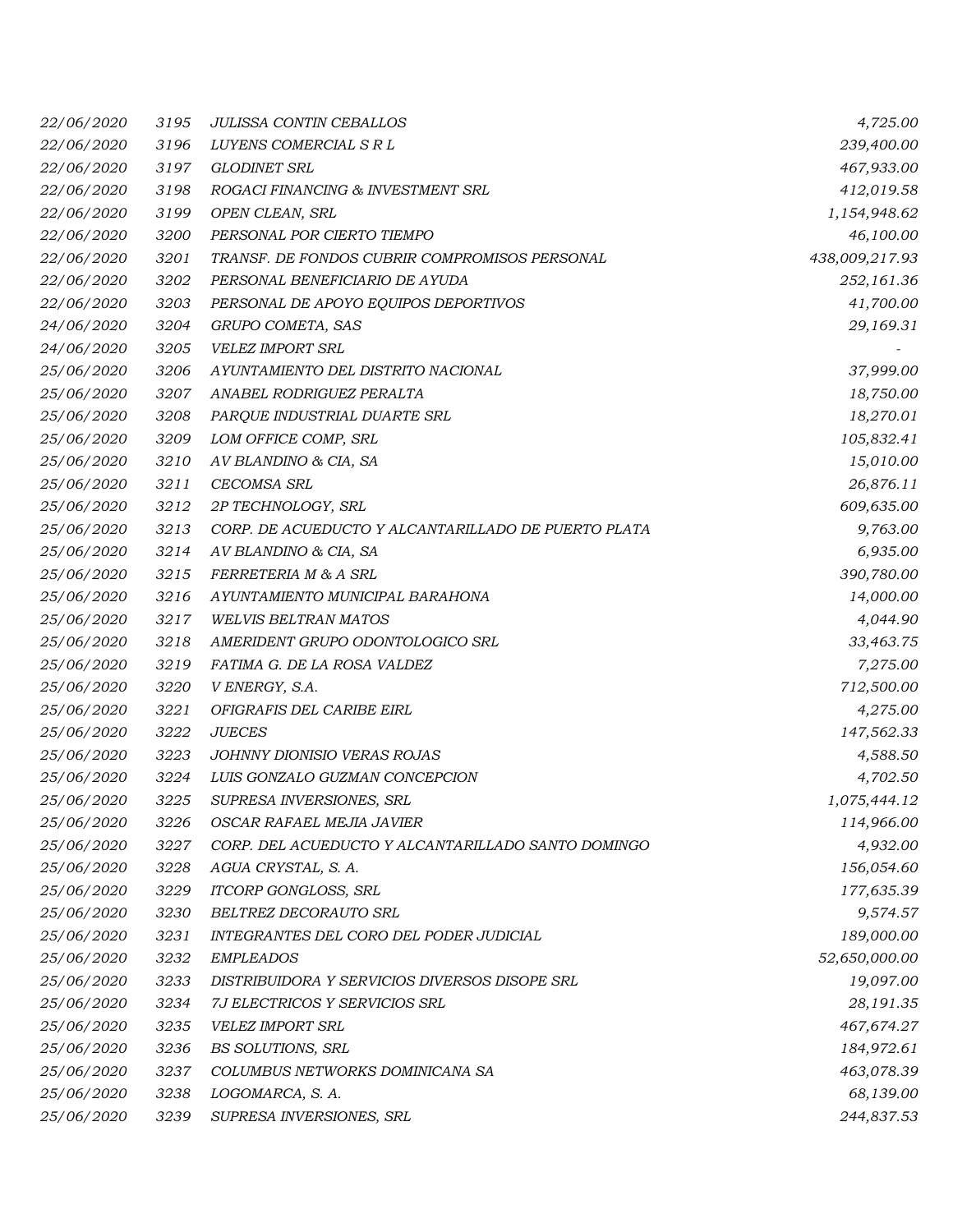| 26/06/2020 | 3240 | 2P TECHNOLOGY, SRL                                  | 83,620.00    |
|------------|------|-----------------------------------------------------|--------------|
| 26/06/2020 | 3241 | MATERIALES INDUSTRIALES, SAS                        | 20,039.42    |
| 26/06/2020 | 3242 | PROCITROM, SRL                                      | 44,798.91    |
| 26/06/2020 | 3243 | PRODUCTIVE BUSINESS SOLUTIONS DOMINICANA SAS        | 665,570.00   |
| 26/06/2020 | 3244 | PERSONAL DE APOYO EQUIPOS DEPORTIVOS                | 5,000.00     |
| 29/06/2020 | 3245 | HISAC INTERNACIONAL SRL                             | 397,843.89   |
| 29/06/2020 | 3246 | J J ELECTRIC, S. A.                                 | 611,354.29   |
| 29/06/2020 | 3247 | PARQUE INDUSTRIAL DUARTE SRL                        | 10,760.00    |
| 29/06/2020 | 3248 | MARIA DEL CARMEN DE LOS SANTOS                      | 19,603.25    |
| 29/06/2020 | 3249 | REID & COMPANIA, S. A.                              | 60,330.52    |
| 29/06/2020 | 3250 | REID & COMPANIA, S. A.                              | 33,773.39    |
| 29/06/2020 | 3251 | <b>EMPRESAS MILTIN SRL</b>                          | 8,457.41     |
| 29/06/2020 | 3252 | AYUNTAMIENTO DEL MUNICIPIO DE SANTIAGO              | 39,040.00    |
| 29/06/2020 | 3253 | AYUNTAMIENTO DEL MUNICIPIO DE SANTIAGO              | 39,040.00    |
| 29/06/2020 | 3254 | <b>OHTSU DEL CARIBE SRL</b>                         | 33,394.39    |
| 29/06/2020 | 3255 | SINERGIT, S. A.                                     | 1,750,663.80 |
| 29/06/2020 | 3256 | METRO TECNOLOGIA SRL                                | 68,304.48    |
| 29/06/2020 | 3257 | COMPU-OFFICE DOMINICANA SRL                         | 41,619.80    |
| 29/06/2020 | 3258 | OCCIFITUR DOMINICANA SRL                            | 43,793.19    |
| 29/06/2020 | 3259 | GRUPO COMETA, SAS                                   | 60,761.44    |
| 29/06/2020 | 3260 | EDITORA DEL CARIBE, SA                              | 111,738.02   |
| 29/06/2020 | 3261 | REID & COMPANIA, S. A.                              | 20,876.25    |
| 29/06/2020 | 3262 | PERSONAL POR CIERTO TIEMPO                          | 1,928,094.85 |
| 29/06/2020 | 3263 | HUMANO SEGUROS S A                                  | 295,742.89   |
| 29/06/2020 | 3264 | AV BLANDINO & CIA, SA                               | 5,605.00     |
| 29/06/2020 | 3265 | UNIFORMES ARTICULOS PROMOCIONALES SVELTI VICINI SRL | 161,025.00   |
| 29/06/2020 | 3266 | GRUPO COMETA, SAS                                   | 5,362.71     |
| 29/06/2020 | 3267 | GASTROLAND, SRL                                     | 30,354.93    |
| 29/06/2020 | 3268 | CORP. DEL ACUEDUCTO Y ALCANTARILLADO SANTO DOMINGO  | 4,932.00     |
| 29/06/2020 | 3269 | UVRO SOLUCIONES EMPRESARIALES, SRL                  | 3,920.00     |
| 29/06/2020 | 3270 | <b>HUMANO SEGUROS S A</b>                           | 49,553.66    |
| 29/06/2020 | 3271 | LUYENS COMERCIAL S R L                              | 1,631,015.10 |
| 29/06/2020 | 3272 | EDITORA LISTIN DIARIO S A                           | 140,178.80   |
| 29/06/2020 | 3273 | SAN MIGUEL & CIA, S. R. L.                          | 47,444.18    |
| 29/06/2020 | 3274 | AMANA COMERCIAL, SRL                                | 289,200.90   |
| 29/06/2020 | 3275 | OHTSU DEL CARIBE SRL                                | 15,532.85    |
| 29/06/2020 | 3276 | GRUPO CMG SRL                                       | 1,009,470.00 |
| 29/06/2020 | 3277 | GRUPO DIONICIO RAMIREZ SRL                          |              |
| 29/06/2020 | 3278 | EDESUR DOMINICANA, S. A.                            | 3,113,189.53 |
| 29/06/2020 | 3279 | COMPANIA DOMINICANA DE TELEFONOS, S.A.              | 3,823,795.90 |
| 29/06/2020 | 3280 | SANTIAGO SIME                                       | 7,999.20     |
| 29/06/2020 | 3281 | ELISABETH MARGARET BAEZ PEREZ                       | 7,200.00     |
| 29/06/2020 | 3282 | RAFAEL ANTONIO SANTANA ALBUEZ                       | 11,999.70    |
| 29/06/2020 | 3283 | FELIX SOSA MEJIA                                    | 360,375.57   |
| 29/06/2020 | 3284 | NORXIN MODESTO ALONSO DIAZ                          | 43,000.00    |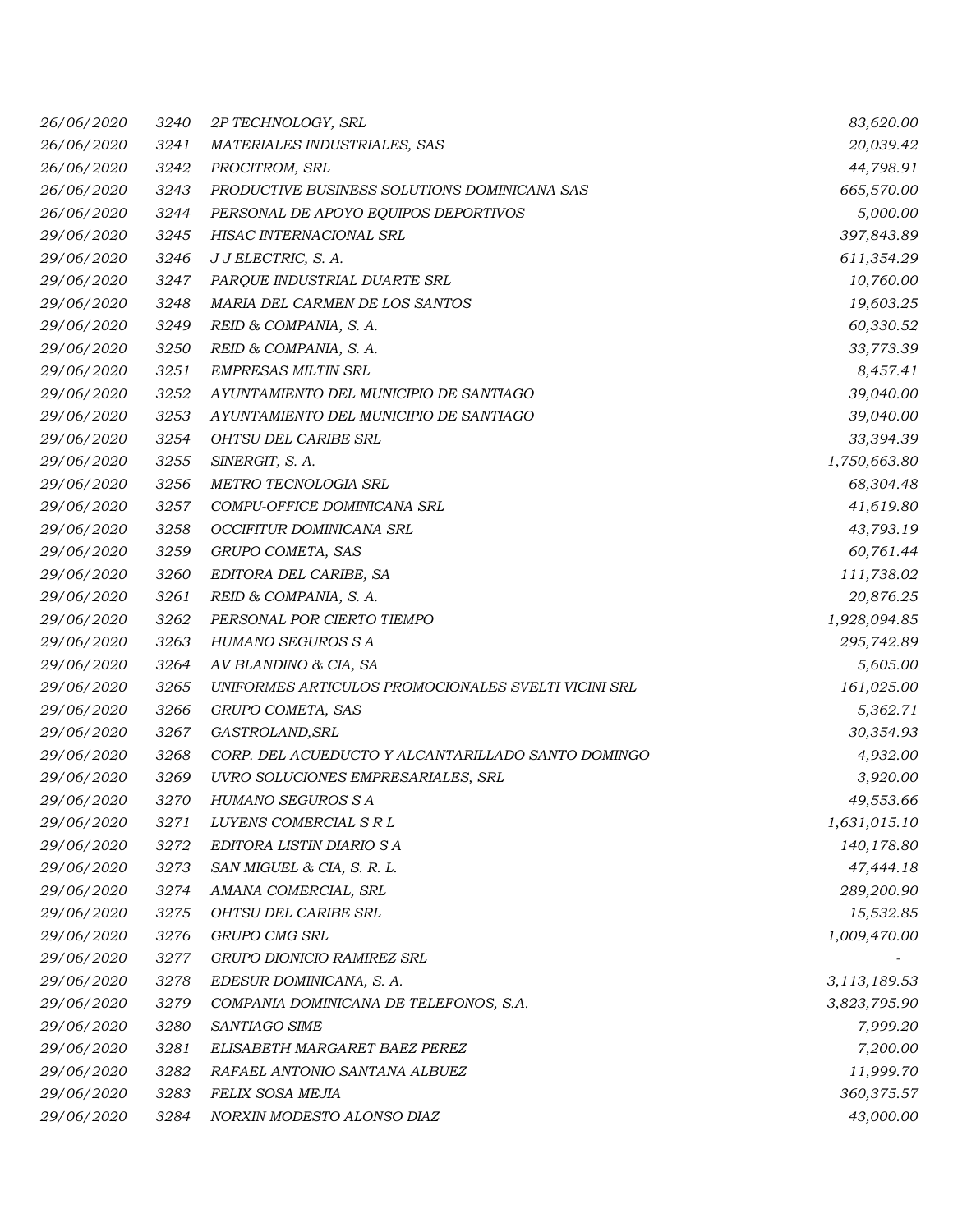| 29/06/2020 | 3285 | RAFAELA MONTILLA DE PEREZ                             | 6,000.00     |
|------------|------|-------------------------------------------------------|--------------|
| 29/06/2020 | 3286 | PASCUAL CABRAL SANTA                                  | 4,050.00     |
| 29/06/2020 | 3287 | PEDRO ANTONIO MANCEBO NIN                             | 6,000.00     |
| 29/06/2020 | 3288 | JOSE ALT. BAEZ PIMENTEL                               | 3,750.00     |
| 29/06/2020 | 3289 | <b>BORIS RAMON TEJEDA LORA</b>                        | 6,930.00     |
| 29/06/2020 | 3290 | ALBERTO CHAHIN MUFFDY                                 | 24,000.00    |
| 29/06/2020 | 3291 | FULGENCIO MARCELO ABREU                               | 20,000.00    |
| 29/06/2020 | 3292 | PARROQUIA SAN FRANCISCO JAVIER                        | 6,000.00     |
| 29/06/2020 | 3293 | BIENVENIDO CONCEPCION HERNANDEZ                       | 40,000.00    |
| 29/06/2020 | 3294 | NIDIA ALTAGRACIA BORGES                               | 48,400.00    |
| 29/06/2020 | 3295 | YSIDRO SANCHEZ NUÑEZ                                  | 16,706.25    |
| 29/06/2020 | 3296 | JOSE SALVADOR ALMONTE HERNANDEZ O BELKY SALDIVAR      | 7,500.00     |
| 29/06/2020 | 3297 | LUIS GERMAN ROSARIO GARCIA                            | 5,400.00     |
| 29/06/2020 | 3298 | PAUL BELLO NAVARRO                                    | 12,500.00    |
| 29/06/2020 | 3299 | <b>BOLIVIA MELO SEGURA DE BALLAST</b>                 | 4,000.00     |
| 29/06/2020 | 3300 | THELMA ACOSTA BATISTA DE PEÑA                         | 5,000.00     |
| 29/06/2020 | 3301 | ANDREA VICTORVINA FERNANDEZ ROJAS                     | 15,000.00    |
| 29/06/2020 | 3302 | NORBERTO REMIGIO GUERRERO NATERA                      | 11,500.00    |
| 29/06/2020 | 3303 | SONIA ALTAGRACIA CEDEÑO                               | 19,999.80    |
| 29/06/2020 | 3304 | CARMELO CEDEÑO MEJIA                                  | 14,000.00    |
| 29/06/2020 | 3305 | CELESTE A. AYBAR DE VARGAS                            | 5,499.90     |
| 29/06/2020 | 3306 | <b>FABIA ROQUE HERNANDEZ</b>                          | 10,000.00    |
| 29/06/2020 | 3307 | ABEL GONZALEZ RAPOSO                                  | 18,675.00    |
| 29/06/2020 | 3308 | MINERVA ALTAGRACIA PEÑA                               | 3,501.00     |
| 29/06/2020 | 3309 | <i>JOSE RAMON DE LA CRUZ</i>                          | 19,998.00    |
| 29/06/2020 | 3310 | SIQUIO NG DE LA ROSA                                  | 35,000.00    |
| 29/06/2020 | 3311 | ADRIANO RONDON                                        | 6,500.00     |
| 29/06/2020 | 3312 | BESTHEDA ANTONIA OLIVO FERNANDEZ                      | 8,500.00     |
| 29/06/2020 | 3313 | ANTONIO ELAGUITO SERRATA JIMENEZ                      | 6,750.00     |
| 29/06/2020 | 3314 | BERNARDA POLANCO LAMí,                                | 5,998.50     |
| 29/06/2020 | 3315 | ELVIS ALEJANDRO TORRES LLANO                          | 14,850.00    |
| 29/06/2020 | 3316 | GABRIEL ENMANUEL HURTADO SANTOS,                      | 20,999.79    |
| 29/06/2020 | 3317 | ANIBAL CALVO ROMAN                                    | 6,000.00     |
| 29/06/2020 | 3318 | AQUINO CUEVAS GONZALEZ                                | 7,200.00     |
| 29/06/2020 | 3319 | ADA YILDA FORTUNA REYES                               | 7,000.00     |
| 29/06/2020 | 3320 | PLINIO VICENTE MONTERO                                | 8,100.00     |
| 30/06/2020 | 3321 | FIT CON MIGUEL, SRL                                   | 33,250.00    |
| 30/06/2020 | 3322 | EDENORTE DOMINICANA, S. A.                            | 2,282,058.38 |
| 30/06/2020 | 3323 | EMPRESA DISTRIBUIDORA DE ELECTRICIDAD DEL ESTE, S. A. | 1,320,865.02 |
| 30/06/2020 | 3324 | SANTIAGO SIME                                         | 7,999.20     |
| 30/06/2020 | 3325 | ELISABETH MARGARET BAEZ PEREZ                         | 7,200.00     |
| 30/06/2020 | 3326 | RAFAEL ANTONIO SANTANA ALBUEZ                         | 11,999.70    |
| 30/06/2020 | 3327 | FELIX SOSA MEJIA                                      | 360,375.57   |
| 30/06/2020 | 3328 | AQUINO CUEVAS GONZALEZ                                | 7,200.00     |
| 30/06/2020 | 3329 | RAFAELA MONTILLA DE PEREZ                             | 6,000.00     |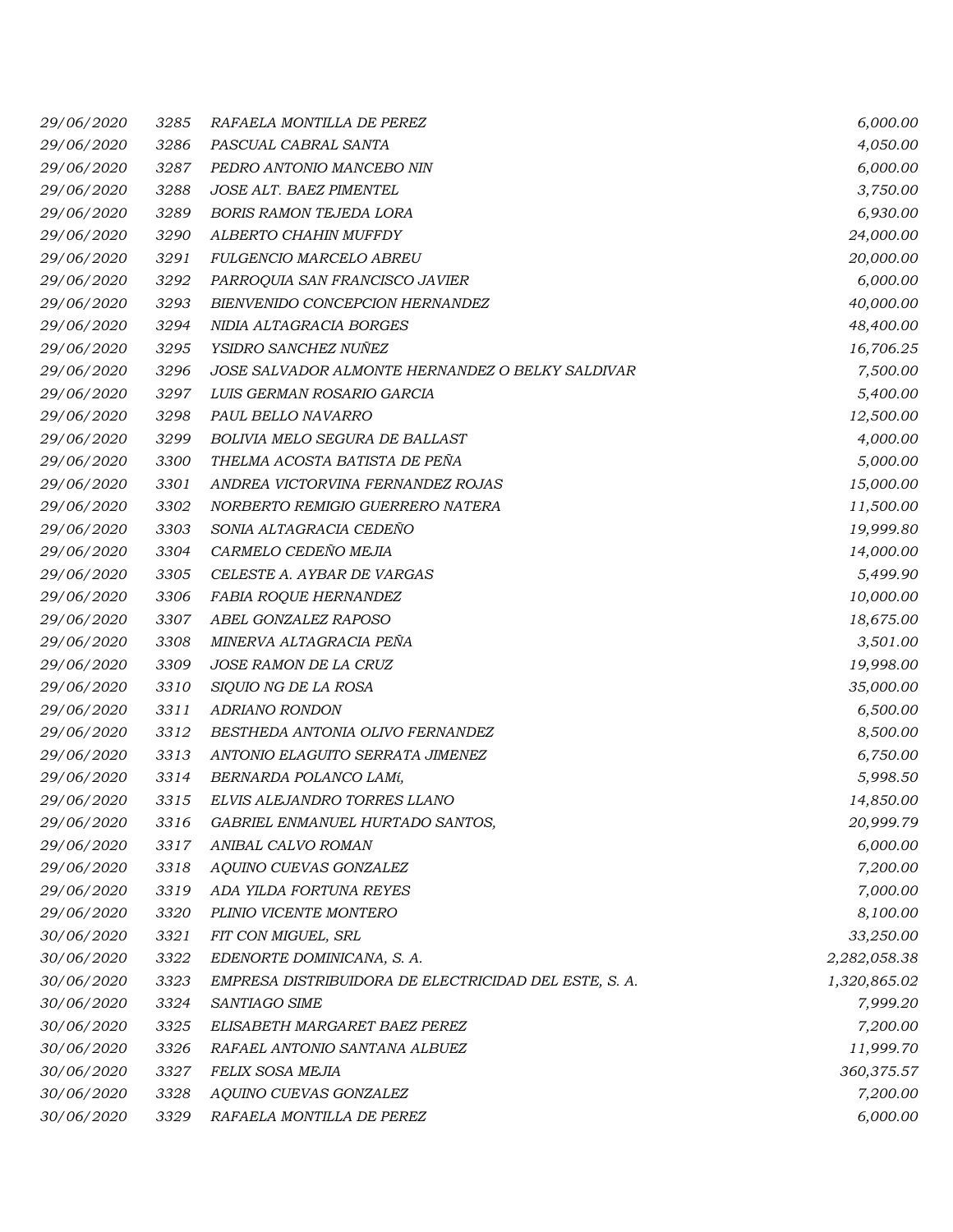# *30/06/2020 3330 PASCUAL CABRAL SANTA 4,050.00 30/06/2020 3331 ALBERTO CHAHIN MUFFDY 24,000.00 30/06/2020 3332 FULGENCIO MARCELO ABREU 20,000.00 30/06/2020 3333 PARROQUIA SAN FRANCISCO JAVIER 6,000.00 30/06/2020 3334 NIDIA ALTAGRACIA BORGES 48,400.00 30/06/2020 3335 JOSE SALVADOR ALMONTE HERNANDEZ O BELKY SALDIVAR 7,500.00 30/06/2020 3336 LUIS GERMAN ROSARIO GARCIA 5,400.00 30/06/2020 3337 PAUL BELLO NAVARRO 12,500.00 30/06/2020 3338 BOLIVIA MELO SEGURA DE BALLAST 4,000.00 30/06/2020 3339 THELMA ACOSTA BATISTA DE PEÑA 5,000.00 30/06/2020 3340 PEDRO ANTONIO MANCEBO NIN 6,000.00 30/06/2020 3341 ANDREA VICTORVINA FERNANDEZ ROJAS 15,000.00 30/06/2020 3342 NORBERTO REMIGIO GUERRERO NATERA 11,500.00 30/06/2020 3343 CELESTE A. AYBAR DE VARGAS 5,499.90 30/06/2020 3344 FABIA ROQUE HERNANDEZ 10,000.00 30/06/2020 3345 ABEL GONZALEZ RAPOSO 18,675.00 30/06/2020 3346 MINERVA ALTAGRACIA PEÑA 3,501.00 30/06/2020 3347 JOSE RAMON DE LA CRUZ 19,998.00 30/06/2020 3348 ADRIANO RONDON 6,500.00 30/06/2020 3349 BESTHEDA ANTONIA OLIVO FERNANDEZ 8,500.00 30/06/2020 3350 ANTONIO ELAGUITO SERRATA JIMENEZ 6,750.00 30/06/2020 3351 BERNARDA POLANCO LAMí, 5,998.50 30/06/2020 3352 ELVIS ALEJANDRO TORRES LLANO 14,850.00 30/06/2020 3353 GABRIEL ENMANUEL HURTADO SANTOS, 20,999.79 30/06/2020 3354 PLINIO VICENTE MONTERO 8,100.00 30/06/2020 3355 NORXIN MODESTO ALONSO DIAZ 43,000.00 30/06/2020 3356 JOSE ALT. BAEZ PIMENTEL 3,750.00 30/06/2020 3357 BORIS RAMON TEJEDA LORA 6,930.00 30/06/2020 3358 BIENVENIDO CONCEPCION HERNANDEZ 40,000.00 30/06/2020 3359 YSIDRO SANCHEZ NUÑEZ 16,706.25 30/06/2020 3360 SONIA ALTAGRACIA CEDEÑO 19,999.80 30/06/2020 3361 CARMELO CEDEÑO MEJIA 14,000.00 30/06/2020 3362 SIQUIO NG DE LA ROSA 35,000.00 30/06/2020 3363 ANIBAL CALVO ROMAN 6,000.00 30/06/2020 3364 ADA YILDA FORTUNA REYES 7,000.00 30/06/2020 3365 DIANELLY Y. AQUINO RODRIGUEZ 3,700.00 30/06/2020 3366 ENCARGADOS ADMINISTRATIVOS 137,400.00 30/06/2020 3367 REID & COMPANIA, S. A. 30,452.55 TOTAL RD\$ 981,993,489.52*

#### *ANEXO 06*

#### *RELACION NOTAS DE DEBITOS*